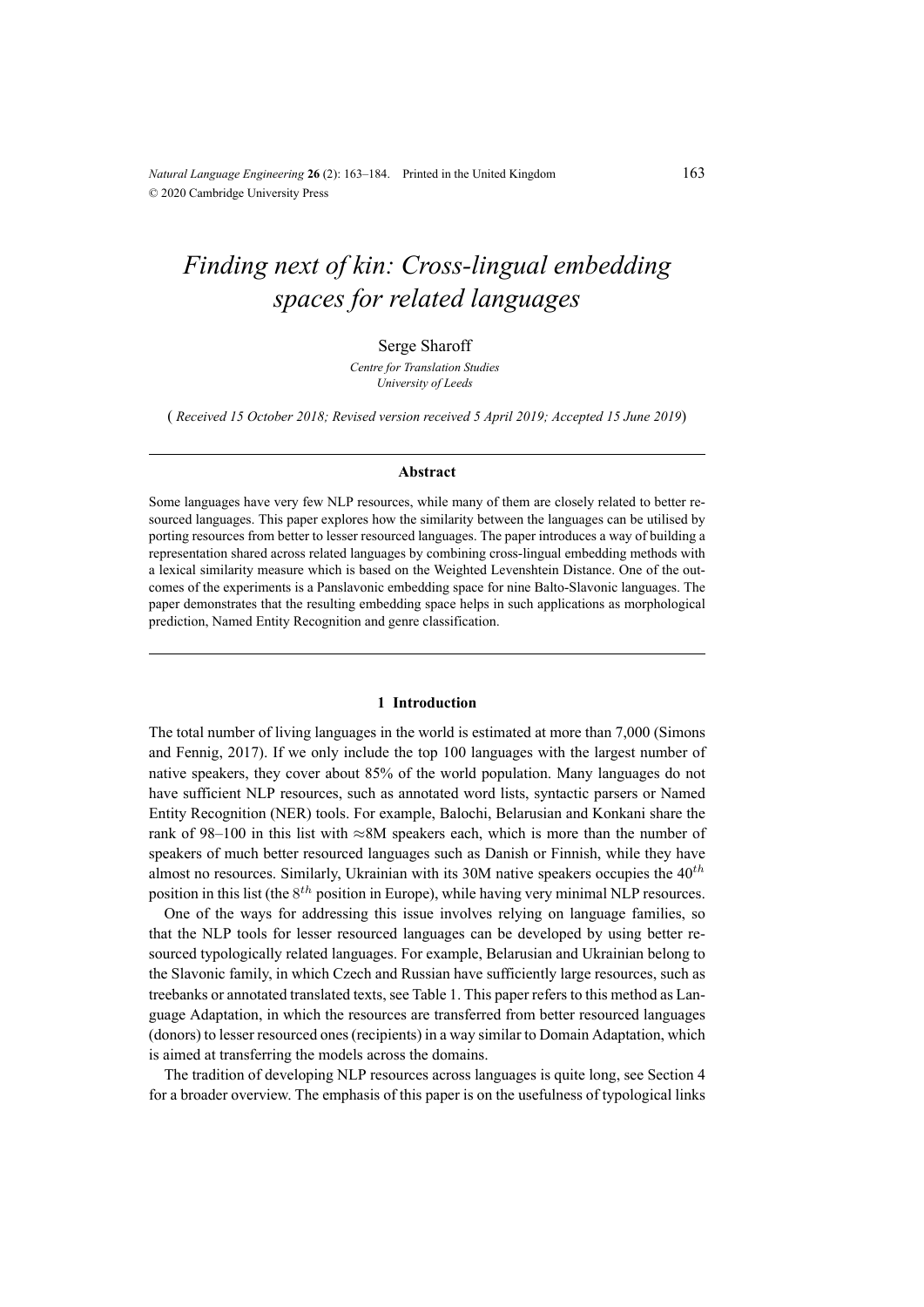in building and using a shared representation. The specific mechanism of transfer proposed in this paper is based on building cross-lingual embedding spaces, in which words similar in their form and meaning are located close to each other across closely related languages.

The study presented in the paper enriches existing techniques of building cross-lingual embeddings from comparable corpora by introducing the Weighted Levenshtein Distance (WLD), when the weights are also obtained from the same seed dictionaries as used for aligning the spaces, see Section 2.2 below. In addition to an intrinsic evaluation of the parameters of bilingual lexicon induction, cross-lingual embeddings have been evaluated extrinsically through their use in downstream tasks, in particular, via prediction of morphological properties of word forms (Section 3.1), Named Entity Recognition (Section 3.2) and genre classification (Section 3.3).

With respect to data needed for transferring the model, this study assumes a mid-resource setting:

- 1. a reasonably large (*>* 40 M words) raw text corpus without annotations is used to build a monolingual word embedding space for each language;
- 2. a corpus with annotations is available for a donor language, while a much smaller corpus *can* be available for a recipient language, at least for testing;
- 3. a small seed dictionary of bilingual equivalents is used to establish a cross-lingual embedding space.

This allows a semi-supervised setup: a large raw text corpus helps in achieving good lexical coverage and robustness by accounting for more typical contexts in comparison to smaller annotated corpora. At the same time, an annotated donor corpus provides data for learning a model for the phenomenon of interest, such as morphological properties or features of genres. A seed dictionary (of about 500-2000 words) is used for mapping the embedding spaces between the languages.

In this study, large raw text corpora come from Wikipedia. However, this should not necessarily be the case. A crawl of available Web resources, e.g., the Wacky corpora (Baroni et al., 2009), is equally suitable for the first step. The annotated corpora used in the studies below depend on the task, for example, the morphological annotation experiment uses the respective Universal Dependencies (UD, v.2.0) corpora (Nivre et al., 2016), the Named Entity Recognition experiment is based on a Slovenian NER corpus (Krek et al., 2012), while the text classification experiment uses a Russian collection of genre annotated texts (Sharoff, 2018). When large parallel corpora are not available, the seed dictionaries can be derived from the links between the Wikipedia pages in the donor and recipient languages.

## **2 Induction of cross-lingual embeddings using cognates**

## *2.1 Cross-lingual embedding spaces*

A vector space for words represents each word as a vector of a fixed dimensionality with the aim of grouping semantically similar words closer to each other in this space (Rapp, 1995). Modern methods use neural networks for building such embedding spaces from raw text corpora (Bengio et al., 2003). Out of many methods for building *monolingual* embedding spaces, this study primarily uses FastText (Bojanowski et al., 2016), a recent approach,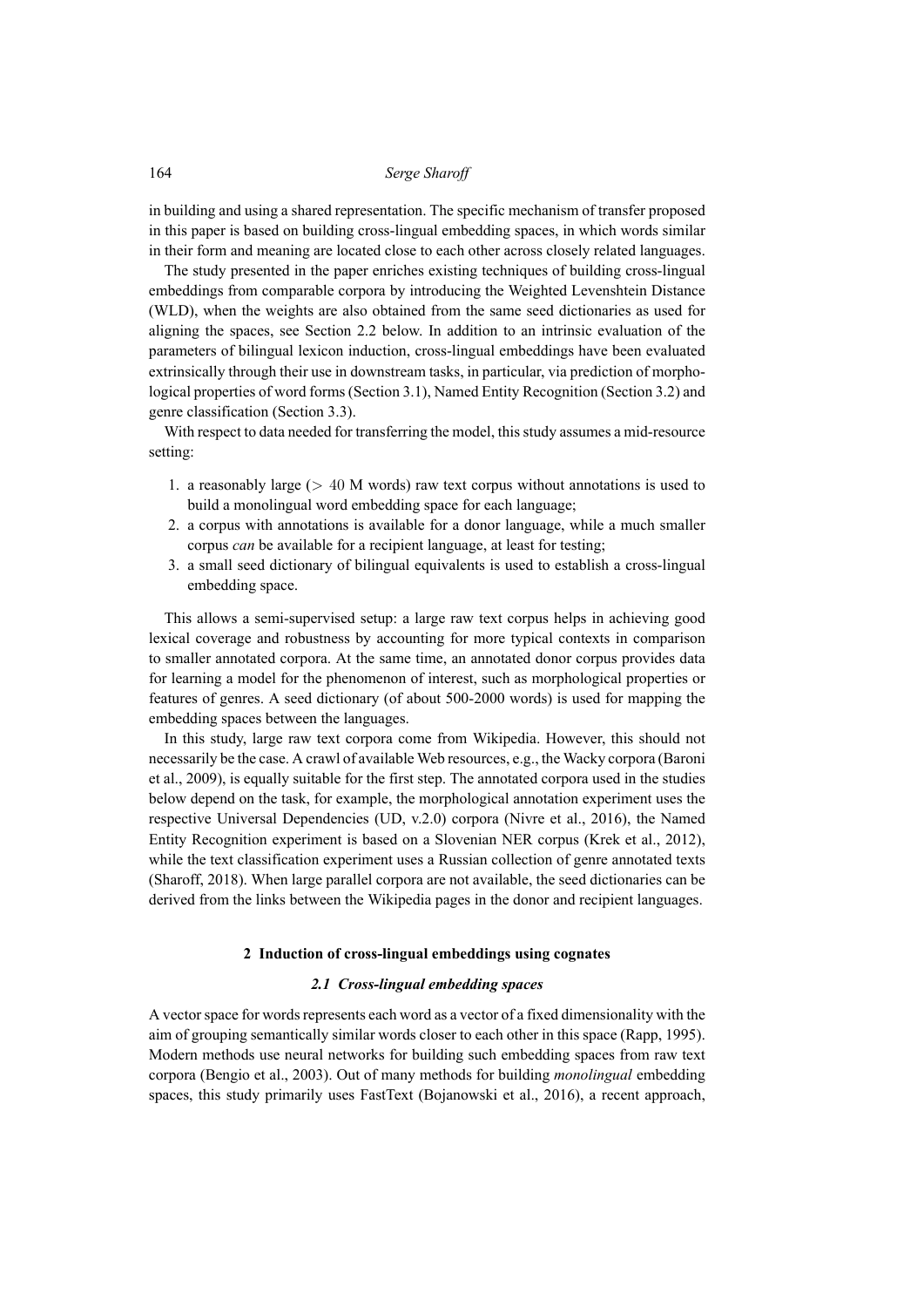|  | Table 1. Available corpora |      |       |                 |  |  |  |  |
|--|----------------------------|------|-------|-----------------|--|--|--|--|
|  | <b>PEMT</b>                | Wiki | UD.   | Languages       |  |  |  |  |
|  |                            |      |       | Romance         |  |  |  |  |
|  |                            | 181M | 531K  | Catalan         |  |  |  |  |
|  | 432K                       | 667M | 1134K | French          |  |  |  |  |
|  | 329K                       | 433M | 502K  | Italian         |  |  |  |  |
|  | 321K                       | 222M | 570K  | Portuguese      |  |  |  |  |
|  |                            | 70M  | 356K  | Romanian        |  |  |  |  |
|  | 265K                       | 530M | 1004K | Spanish         |  |  |  |  |
|  |                            |      |       |                 |  |  |  |  |
|  |                            |      |       | <b>Slavonic</b> |  |  |  |  |
|  |                            | 23M  | 8K    | Belarusian      |  |  |  |  |
|  |                            | 60M  | 124K  | Bulgarian       |  |  |  |  |
|  |                            | 40M  | 197K  | Croatian        |  |  |  |  |
|  | 183K                       | 120M | 2222K | Czech           |  |  |  |  |
|  | 213K                       | 242M | 70K   | Polish          |  |  |  |  |
|  | 266K                       | 460M | 1247K | Russian         |  |  |  |  |
|  |                            | 321M | 106K  | Slovak          |  |  |  |  |
|  |                            | 351M | 170K  | Slovenian       |  |  |  |  |
|  |                            |      |       |                 |  |  |  |  |

Table 2. *Alignments from Wikipedia for titles and words*

| Polish title<br>Z życia marionetek<br>Wskaźnik jakości życia |                 | Russian title<br>English title<br>Из жизни марионеток<br>Индекс качества жизни | From the Life of the Marionettes<br>Quality-of-life index |  |  |
|--------------------------------------------------------------|-----------------|--------------------------------------------------------------------------------|-----------------------------------------------------------|--|--|
|                                                              |                 | Word forms aligned for the seed dictionary:                                    |                                                           |  |  |
| Polish                                                       |                 | English<br>Russian                                                             |                                                           |  |  |
| <b>Budapeszt</b>                                             |                 | <b>Budapest</b><br>Будапешт                                                    |                                                           |  |  |
| kapral                                                       |                 | corporal<br>капрал                                                             |                                                           |  |  |
|                                                              | marionetek      | marionettes<br>марионеток                                                      |                                                           |  |  |
|                                                              | organizacyjnego | organisational<br>организационного                                             |                                                           |  |  |
| patriarchy                                                   |                 | patriarch<br>патриарха                                                         |                                                           |  |  |
| tropikalny                                                   |                 | tropical<br>тропический                                                        |                                                           |  |  |
|                                                              |                 | Character alignment for word forms:                                            |                                                           |  |  |
|                                                              |                 | mari<br>o n e t<br>e k                                                         |                                                           |  |  |
|                                                              | м               | арионет<br>$O$ K                                                               |                                                           |  |  |

which combines the traditional skip-gram model with a model for building the embedding vectors for character n-grams within words. This incorporates some information from the subword level into the word embedding vector.

A commonly used model for building a *cross-lingual* embedding space is based on con-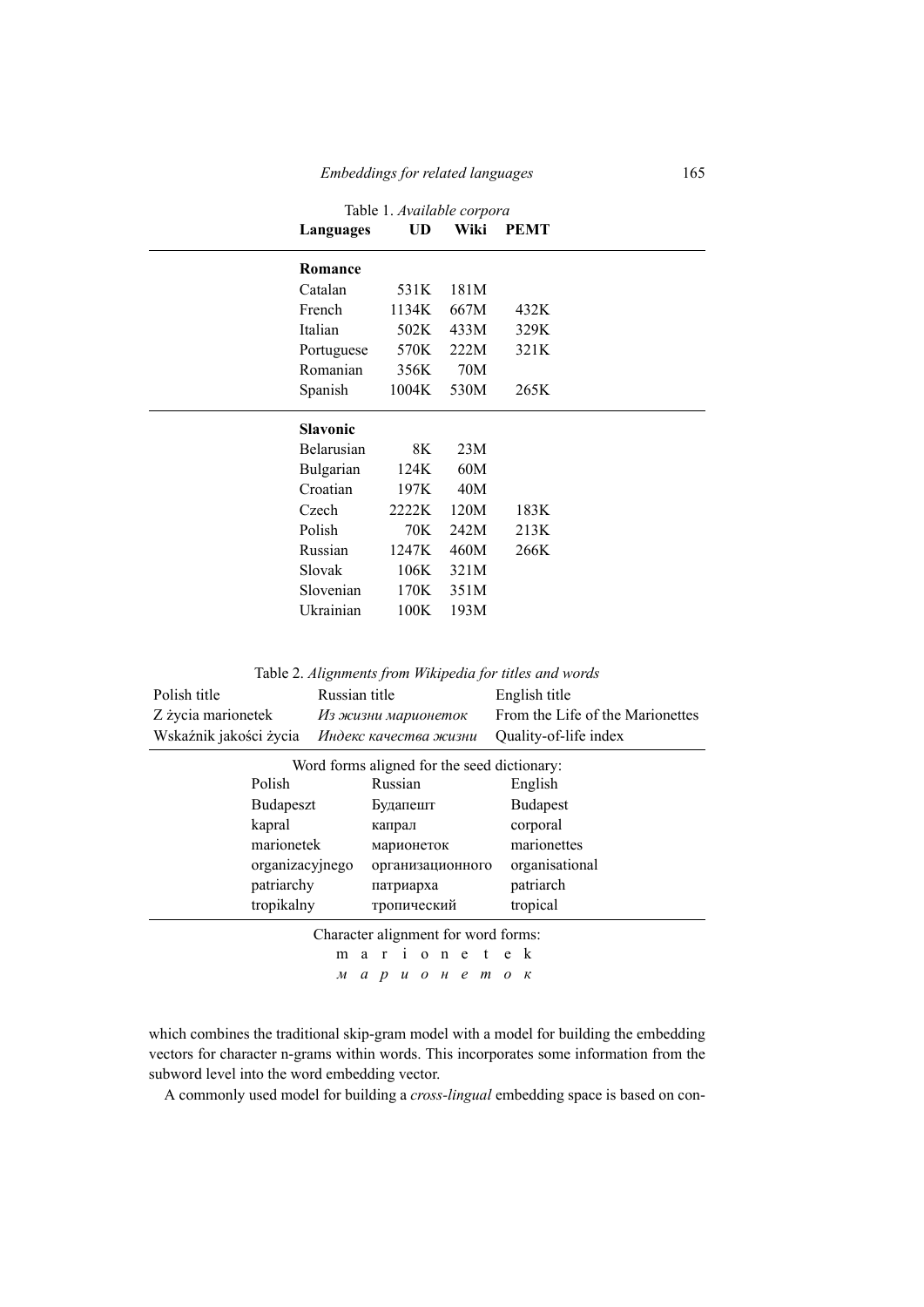structing a linear transformation matrix **W** for transforming one of the monolingual spaces to the other one by minimising the following objective:

$$
\min_{\mathbf{W}} \sum ||\mathbf{W}e_i - f_i||^2
$$

where  $e_i \in \mathbf{E}$  and  $f_i \in \mathbf{F}$  are the respective embedding vectors in the two languages for words, which are supposed to be translations of each other according to the seed dictionary. This study uses a method for building **W** via SVD (Artetxe et al., 2016), which ensures that **W** is an orthogonal matrix built using a closed form solution:

$$
\mathbf{W} = \mathbf{V} \times \mathbf{U}^T
$$

when **V** and **U** are the matrices from the SVD factorisation of  $\mathbf{F} \times \mathbf{E}^T$ , see (Artetxe et al., 2016) for justification and discussion.

## *2.2 Cross-lingual mapping using cognates*

The method for cross-lingual mapping across related languages in this study consists of three steps:

- 1. automated collection of seed bilingual dictionaries;
- 2. determining weights for the Levenshtein Distance (LD) from the seed dictionaries;
- 3. alignment of monolingual embeddings by linear transformation using orthogonalisation and Weighted LD (WLD);

The seed dictionaries can be provided by word alignment of large parallel corpora. In a low resource setting, the seed dictionaries can be obtained from the titles of interlinked Wikipedia articles in two languages (iWiki links), $<sup>1</sup>$  see examples of aligned titles in Table 2.</sup> This helps in modelling scenarios when few parallel texts are available, such as for the Polish-Russian pair. Even though Polish is included in Europarl, and Russian is in the UN corpus, very few reliable resources are available for the Polish-Russian pair itself. The titles have been word-aligned using FastAlign (Dyer et al., 2013). The resulting word-level dictionaries have been filtered against the respective frequency lists, since the Wikipedia titles are dominated by relatively infrequent proper names, which are not representative for the properties of the general lexicon. Table 2 lists a random selection of the word forms aligned for the Polish-Russian pair.

In addition to providing the training lexicon, a seed dictionary can also be used to provide a character-level model for matching the cognates via WLD, see the part of Table 2 for examples of character alignment. The pairs of words from the training dictionary have been aligned on the character level (again using FastAlign in this study) to produce the probabilities of regular correspondences between the characters in the two languages. The character alignment model is particularly important for establishing orthographic similarity

<sup>1</sup> https://github.com/clab/wikipedia-parallel-titles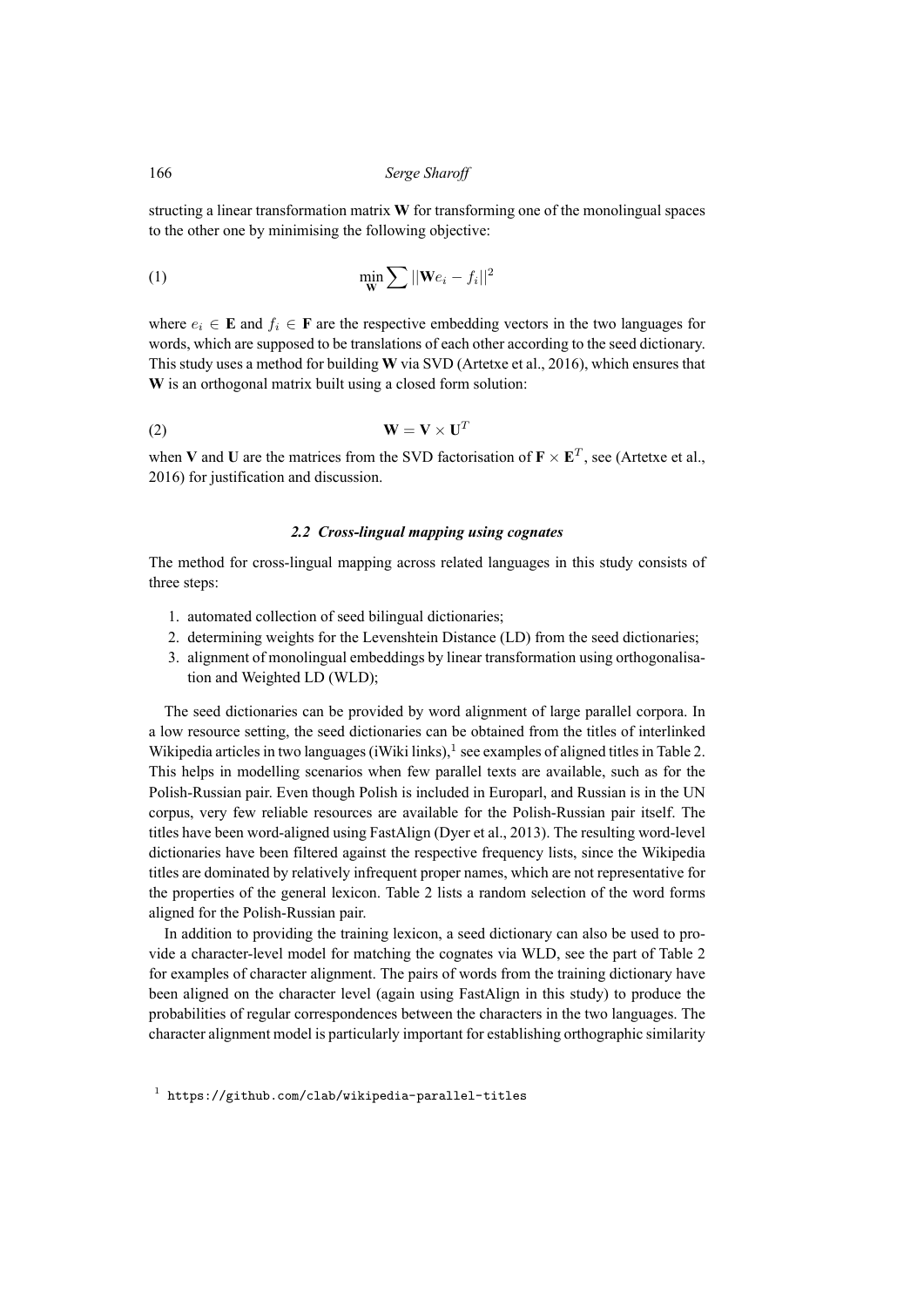when the two languages use different character sets, such as the case for Polish and Russian. For example, the characters with the highest probability for translating the Russian characters *ф* and *л* into Polish are respectively *f* and *ł*.

In the end, the standard edit operations for computing the traditional normalised Levenshtein Distance can be weighted by the probabilities of their character-level alignments:

(3) 
$$
WLD(s_e, s_f) = \frac{\sum_{(e,f) \in al(s_e, s_f)} (1 - p(f|e))}{\max(len(s_e), len(s_f))}
$$

where *s<sup>e</sup>* and *s<sup>f</sup>* are words in the two languages, *al* is a set of their alignments, *p*(*f|e*) is the probability from the character alignment model. The distance is normalised by the length of the longest word.

Given that even correctly aligned words from the Wikipedia titles for related languages are not necessarily cognates e.g., *wskaźnik* vs *индекс* ('index') from Table 2, the process of getting the Levenshtein weights ran in two steps. In the first step, an initial estimate of the character translation probabilities was produced from *all* word pairs in the seed dictionary. This was used for assessing the rough WLD between them. The most likely cognates according to this rough WLD were used as the input for the second iteration of character-level alignments. The WLD threshold for choosing the most likely cognates was determined for each language pair individually. Repeated application of these steps did not result in any improvements in detecting cognates.

The value of either LD or WLD can be used as a factor for scoring the translation suggestions:

(4) 
$$
score(s_e, s_f) = \alpha \cos(v_e, v_f) + (1 - \alpha)(1 - WLD(s_e, s_f))
$$

where  $s_e$  and  $s_f$  are words in the two languages,  $v_e$  and  $v_f$  are their embedding vectors in the cross-lingual embedding space, while  $\alpha$  is the relative weight of the cosine similarity. Unlike the cosine similarity measure, the WLD value is greater for more remote strings.

While the combined score is useful for producing bilingual dictionaries, it does not affect the bilingual embedding space by itself. A closed form solution for orthogonalisation as used in (2) helps in improving alignment quality in the general case. However, it does not allow adjusting the transformation matrix by taking into account the orthographic similarity between the cognates. An easy way for incorporating this information into the cross-lingual embedding space is by aligning the entire lexicons from the cross-lingual space using the WLD score from (4) and selecting the most similar words in this list. This far longer lexicon can be used instead of the seed dictionary for producing a new transformation matrix from (2) for re-alignment of the already aligned cross-lingual space from the previous step. The rationale for this iteration is that we want to minimise the distance between the known cognates while preserving the orthogonality of the transformation matrix. Again, while repeated application of these steps is possible, it did not produce better results, so the experiments below present the results obtained after two iterations.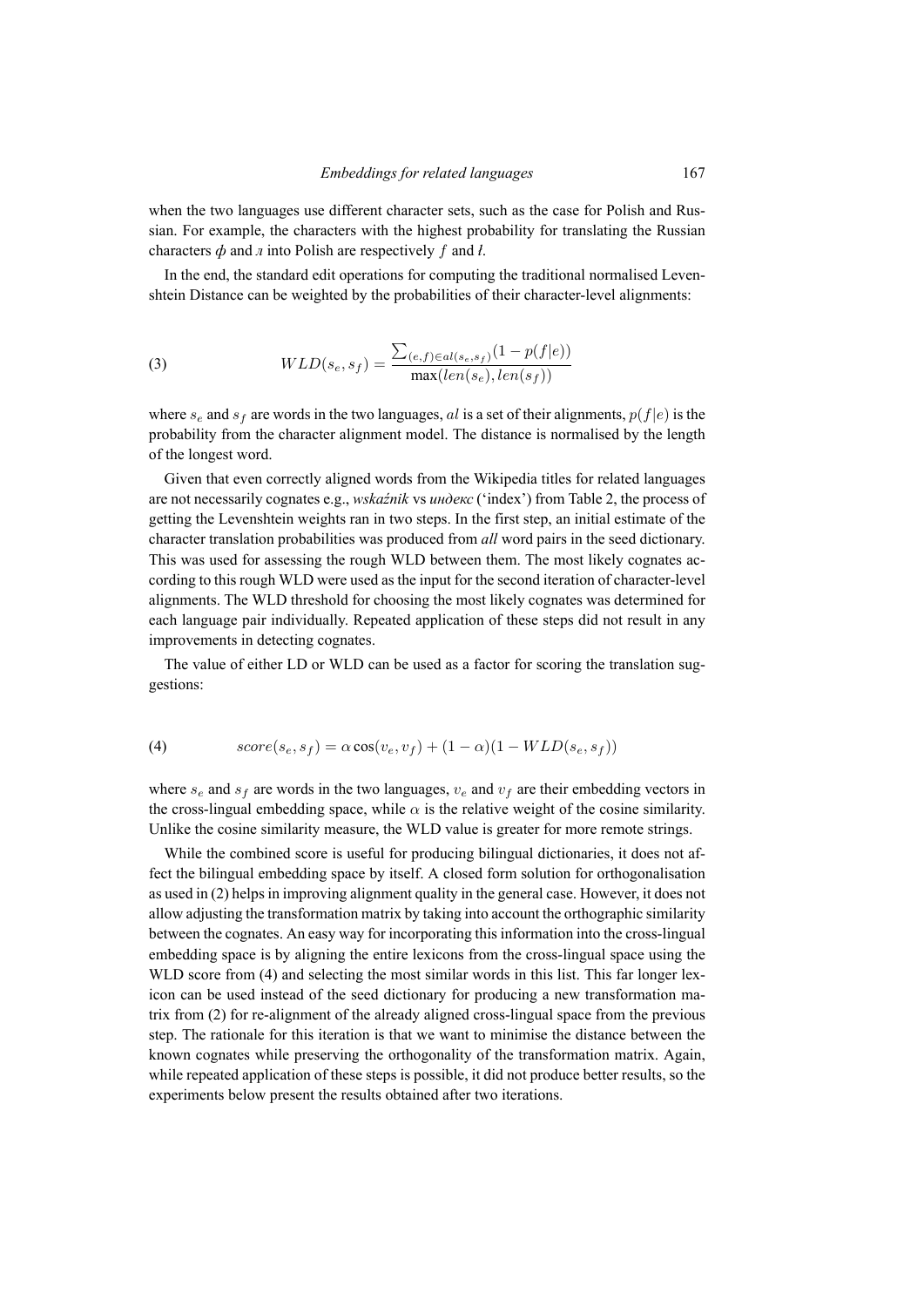|                                        | TM (Mikolov et al., 2013)    | 0.349 |
|----------------------------------------|------------------------------|-------|
|                                        | CCA (Faruqui and Dyer, 2014) | 0.378 |
| W2V vectors from (Dinu et al., 2014)   | Orth (Artetxe et al., 2016)  | 0.393 |
| Full test set                          | GC (Dinu et al., 2014)       | 0.377 |
|                                        | $Orth+WLD$                   | 0.531 |
|                                        | $FT+TM$                      | 0.461 |
| FT vectors from (Mikolov et al., 2017) | $FT+Orth$                    | 0.529 |
| Full test set                          | $FT+Orth+WLD$                | 0.616 |
|                                        | MUSE (Conneau et al., 2017)  | 0.683 |
|                                        |                              |       |
|                                        | $FT+TM$                      | 0.550 |
|                                        | $FT+GC$                      | 0.575 |
|                                        | $FT+Orth$                    | 0.614 |
|                                        | LD $\alpha = 0$              | 0.298 |
| FT vectors from (Mikolov et al., 2017) | WLD $\alpha = 0$             | 0.339 |
| Reduced test set with cognates         | FT+Orth+WLD $\alpha = 0.5$   | 0.584 |
|                                        | FT+Orth+LD $\alpha = 0.73$   | 0.669 |
|                                        | FT+Orth+WLD $\alpha = 0.73$  | 0.692 |

Table 3. *Prec@1 for En-It dictionary induction*

#### *2.3 Experimental setup*

This paper reports two sets of experiments. One experiment involved a replicable setting for the English-Italian language pair with the standardised embeddings and training / test dictionaries initially developed for (Dinu et al., 2014) and used in (Artetxe et al., 2016). Even though English and Italian are not closely related languages (English is a Germanic language, Italian is from the Romance family), a large number of English words are borrowings from Romance languages, primarily from French and Latin, so the WLD approach could work for the En-It pair as well. The test dictionary from (Dinu et al., 2014) includes both cognate word pairs, such as *academy / accademia*, and non-cognate pairs, such as *absolve / esimere* or *abysmally / malo*, which are also often questionable translation equivalents. Therefore, a cognate-only version of the En-It test set was produced by retaining only the words with the WLD value above 0.5, reducing the En-It test dictionary from 1869 down to 818 entries.

In addition to the standardised embeddings as used in (Dinu et al., 2014; Artetxe et al., 2016), a new set of embeddings produced by FastText has been added to the English-Italian experiments (labelled as FT in Table 3). The FT embeddings have been the basis for the experiments with the Slavonic languages.

The experiments with the Slavonic languages also emphasise the low-resource setting, when large parallel corpora for the seed dictionaries are not always available, so the seed dictionaries for building the transformation matrices and the WLD weights came from the iWiki links (the Italian seed dictionary used in (Dinu et al., 2014) and (Artetxe et al., 2016) was derived from aligning Europarl).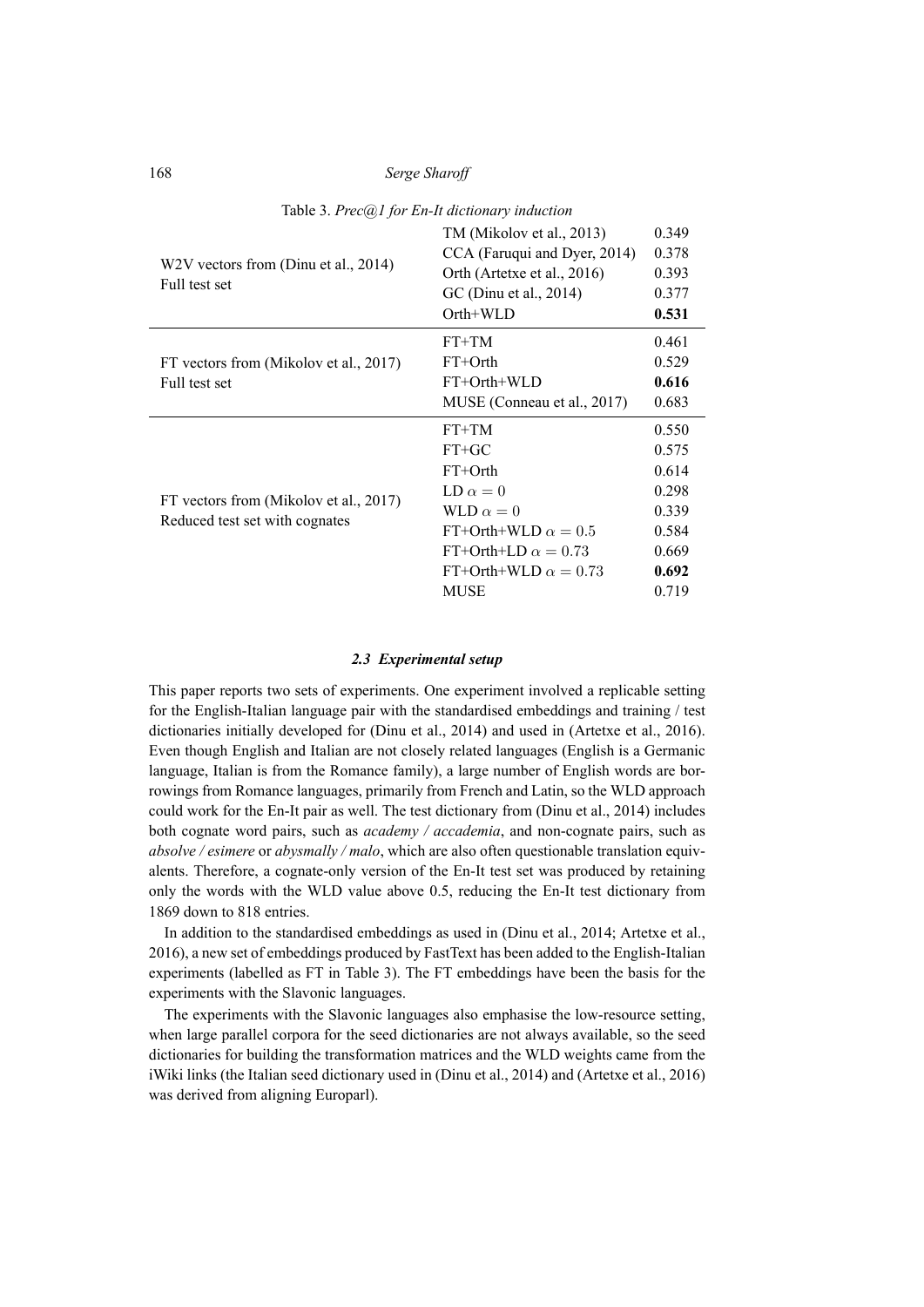|                                               |                |                | DICHONALY INQUELION WILHOUL WLD |                |                         |                |
|-----------------------------------------------|----------------|----------------|---------------------------------|----------------|-------------------------|----------------|
|                                               | sl-hr          | sl-cs          | sl-pl                           | sl-ru          | ru-uk                   | $cs$ -sk       |
| $\#$ Train dic<br>$\#C$ ognates               | 2510<br>38247  | 3328<br>24918  | 3047<br>24215                   | 4356<br>32935  | 2617<br>153644          | 11400<br>74542 |
| $Prec@1$ :<br>$Prec@10$ :<br>MUSE, $Prec@1$ : | 0.429<br>0.688 | 0.611<br>0.868 | 0.584<br>0.842<br>0.724         | 0.566<br>0.818 | 0.929<br>0.976<br>0.942 | 0.814<br>0.971 |
|                                               |                |                | Dictionary induction with WLD   |                |                         |                |
|                                               | sl-hr          | sl-cs          | sl-pl                           | sl-ru          | ru-uk                   | $cs$ -sk       |
| $Prec@1$ :                                    | 0.840          | 0.763          | 0.751                           | 0.662          | 0.945                   | 0.910          |
| $Prec@10$ :                                   | 0.963          | 0.973          | 0.977                           | 0.883          | 0.994                   | 0.996          |

Table 4. *Dictionary induction results for Slavonic languages* **Dictionary induction without WLD**

## *2.4 Experimental results*

The results listed in Table 3 confirm that orthogonalisation (Artetxe et al., 2016) and global correction (Dinu et al., 2014) improve the accuracy of translation detection in comparison to the baseline of (Mikolov et al., 2013). Embedding vectors produced by incorporating subword information (marked by FT in Table 3) also make a considerable positive impact. Adding the constraint of having orthographic cognates (LD or WLD) improves the accuracy of dictionary induction further, often by a substantial margin. Even for the English-Italian pair, where the languages operate over the same alphabet, WLD outperforms LD because it assigns a very low cost to more common substitutions, e.g.,  $x \to s$  or  $j \to q$  (*examined → esaminato* or *Jerusalem → Gerusalemme*).

The best value of  $\alpha$ , the relative weight to balance the contribution between the cosine similarity and the Weighted Levenshtein Distance, was estimated at 0*.*73 using a development set which was randomly extracted from the training dictionary. The same value of  $\alpha = 0.73$  has been used throughout the remaining experiments. Relying exclusively on the orthographic similarity ( $\alpha = 0$ ) leads to relatively poor results.

Given that the FT+Orth+WLD combination results in consistently better performance, the results of dictionary induction across Slavonic languages are shown only for this setup (Table 4). The row labelled #Cognates lists the number of WLD cognates retrieved for the second iteration of alignment. The amount of useable cognates depends on the size of the Wiki corpora used for training, see Table 1, as well as on the typological distance between the languages. Comparison of the Slavonic dictionary induction results to the English-Italian pair shows even more significant improvements through the use of WLD, occasionally from 0*.*429 to 0*.*840 for the Slovenian-Croatian pair. The Wikipedia corpus used for Croatian is quite small for reliable training of monolingual embeddings, so incorporating the WLD score contributes to improving the initial deficiencies of its space.

The FastText vectors of 300 dimensions built from the Wikipedias for the selected Balto-Slavonic languages (Belarussian, Czech, Croatian, Lithuanian, Polish, Slovak, Slovene, Ukrainian) have been transformed into a shared Panslavonic embedding space. For convenience of running cross-lingual experiments, English has also been added to the shared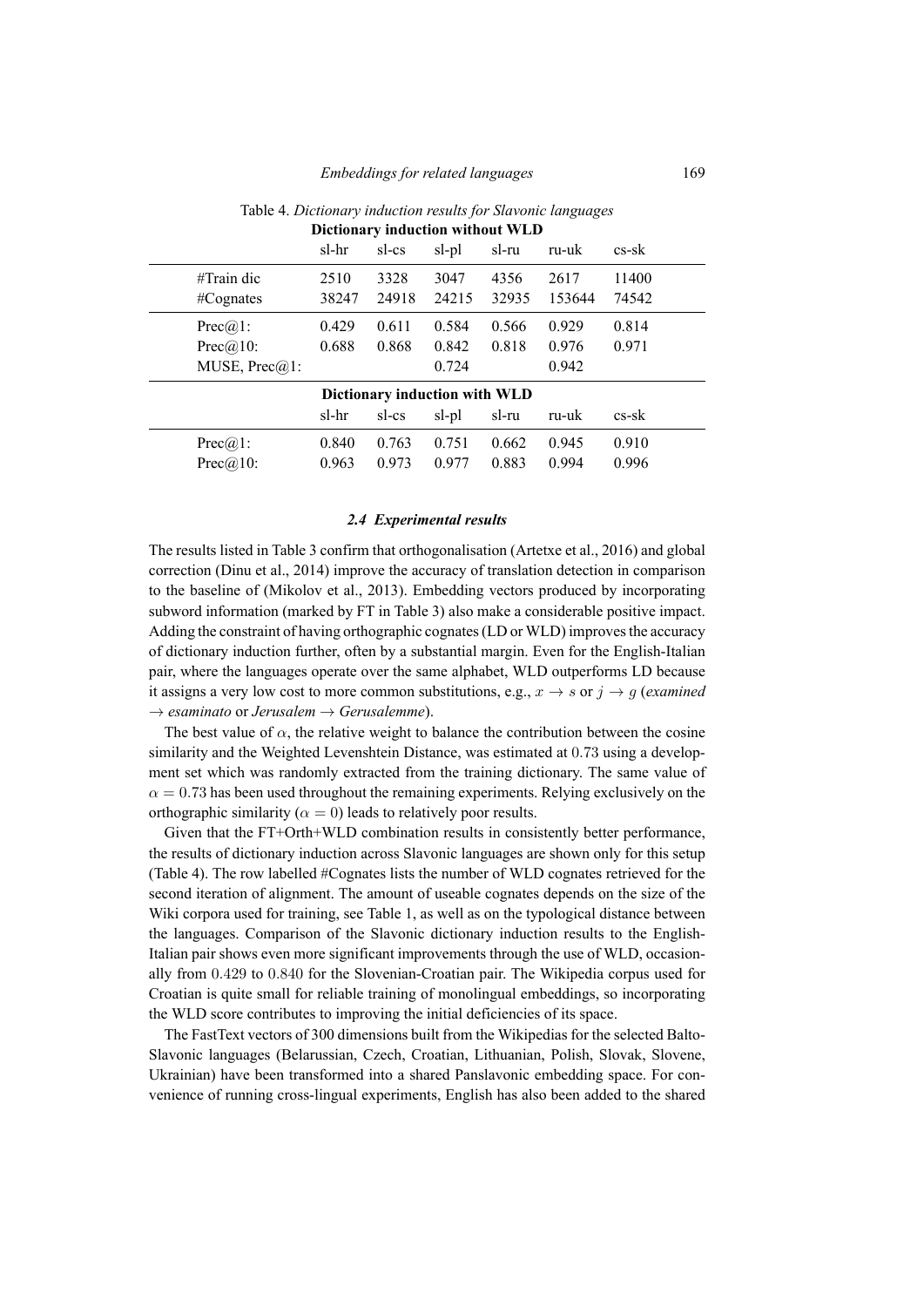embedding space. In spite of the fact that it is not a closely related language, its alignment to the Slavonic languages benefits from the WLD because of a large number of cognates such as the names of locations, personal names and borrowings. Another shared embedding space was produced for selected Romance languages.

## *2.5 True cognates and false friends*

It is well known that even closely related languages have a number of false friends, for example, *Mist* in German means 'manure' unlike *mist* as used in English. However, a closer look at the list of cognates shows that there is a cline of cases:

- 1. *consistently* false friends, e.g., *bezcenny* means 'worthless' in Polish and 'invaluable' in Czech;
- 2. *partial* false friends, e.g., e.g.,*žena* can mean either 'wife' or 'woman' in a number of Slavonic languages, e.g., Croatian, while its cognate *жена* in Russian always means 'wife';
- 3. *actual* cognates with uncommon divergent senses, e.g., similarly to *жена* in Russian, in Polish *żona* means 'wife', while rarely it can also mean 'woman'.

Therefore, the boundary between true cognates and false friends is quite flexible. This can lead to some disagreement between the annotators with respect to what constitutes false friends, see also a discussion in (Fišer and Ljubešić, 2013).

Monolingual word embeddings are built to reflect the similarity of the most common contexts via the distance between the embedding vectors, so the false friends are likely to have fairly distant vectors, as indicated by low cosine similarity values. However, the WLD reflects the similarity of the word forms, thus leading to the possibility of selecting false friends as possible translation equivalents. Therefore, the Panslavonic embedding space has been tested against available lists of Slavonic false friends to determine the amount of non-cognate noise introduced through the use of WLD.

A useful testbed is provided by the False Friends of the Slavist, $<sup>2</sup>$  which covers most of</sup> the language pairs for the Panslavonic set, even though its coverage differs across the language pairs. The first two columns in Table 5 list the false friends for the Russian-Czech direction provided in the dictionary. They can be ranked by their similarity scores (Column 'Cos') with the top words corresponding to consistently false friends, as their contexts typically differ. The words at the bottom of the list tend to be actual cognates, which have been included in the gold-standard lists because they also have some divergent uses. While the words at the bottom of the lists can be potential false friends, corpus evidence for the most common senses suggests that their divergent semantic components are uncommon, at least in the Wikipedia corpus used for building the embeddings. Often there is a mismatch between dictionary definitions and the actual corpus use. For example, while the Russian word *sanax* 'smell' is neutral in its dictionary sense, the majority of its collocations are negative ('unpleasant', 'pungent', 'foul', similarly to the collocations of the word *odour* in English), thus leading to its embedding vector being closer to *zápach* in Czech, which means 'unpleasant smell'.

 $^2$  https://en.wikibooks.org/w/index.php?oldid=3417664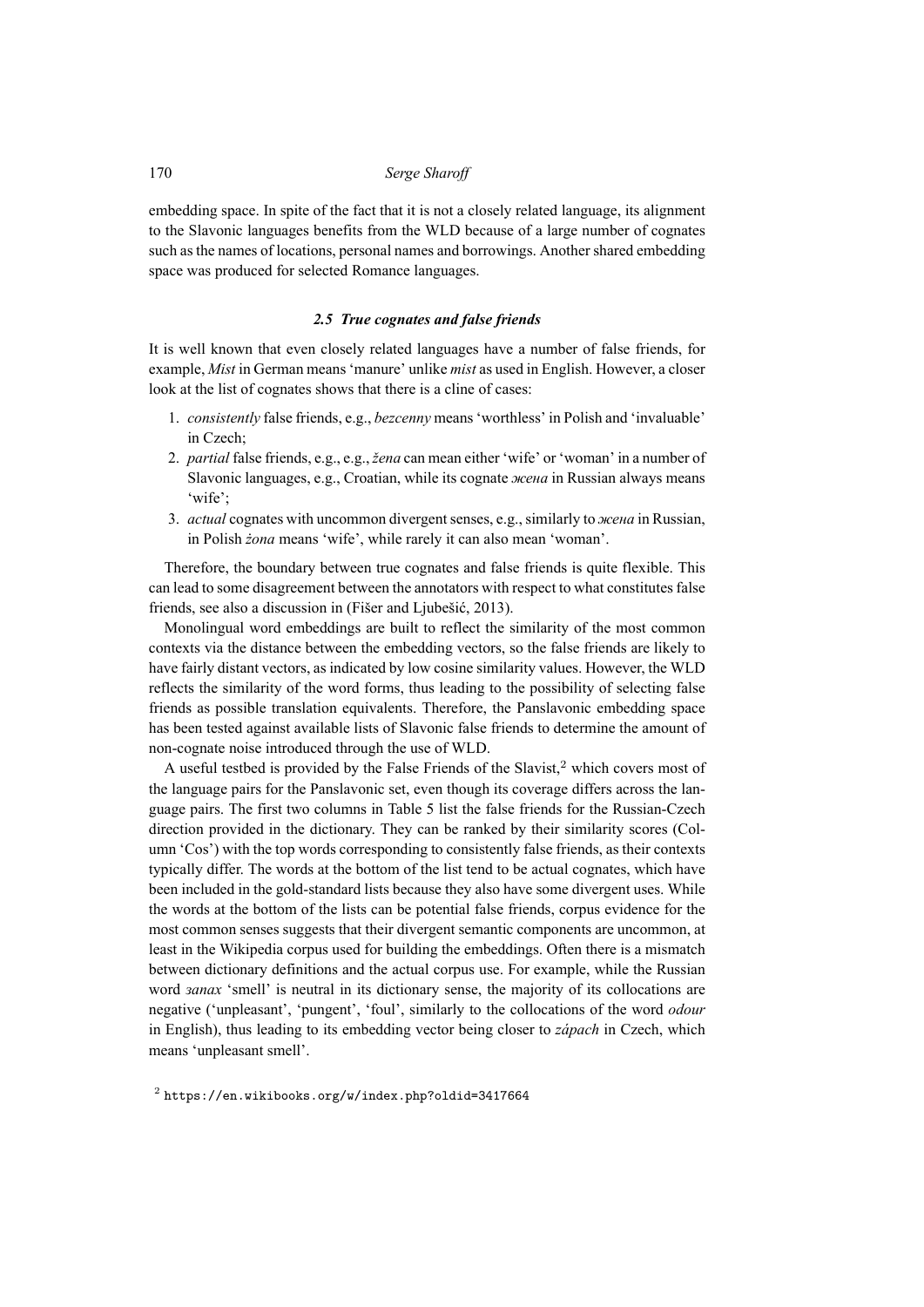Table 5. *Ordering false friends in cognate lists*

| Russian      | Czech False | <b>WLD</b> | Cos   | $W + C$ | <b>Best Cos</b> |       | Best Cos+WLD |       |
|--------------|-------------|------------|-------|---------|-----------------|-------|--------------|-------|
| заход        | záchod      | 0.473      | 0.009 | 0.149   | mezipřistání    | 0.411 | hod          | 0.359 |
| рок          | rok         | 0.112      | 0.037 | 0.267   | punkrockové     | 0.658 | rock         | 0.580 |
| обход        | obchod      | 0.287      | 0.084 | 0.254   | obcházení       | 0.467 | obcházení    | 0.429 |
| штука        | štuka       | 0.204      | 0.103 | 0.290   | pochopitelná    | 0.419 | taky         | 0.410 |
| столица      | stolice     | 0.248      | 0.106 | 0.280   | město           | 0.489 | město        | 0.423 |
| заказ        | zákaz       | 0.417      | 0.131 | 0.253   | zakázka         | 0.608 | zakázka      | 0.562 |
| урок         | úrok        | 0.289      | 0.131 | 0.288   | školník         | 0.383 | školník      | 0.368 |
| дело         | dělo        | 0.272      | 0.154 | 0.309   | obvinění        | 0.361 | delikt       | 0.361 |
| красный      | krásný      | 0.443      | 0.155 | 0.264   | červený         | 0.599 | červený      | 0.503 |
| ВЫХОД        | východ      | 0.439      | 0.166 | 0.273   | výstup          | 0.404 | přechod      | 0.384 |
| повесть      | pověst      | 0.345      | 0.185 | 0.312   | povídka         | 0.698 | povídka      | 0.640 |
| живот        | život       | 0.219      | 0.197 | 0.354   | nohy            | 0.542 | nohy         | 0.444 |
| родина       | rodina      | 0.123      | 0.199 | 0.382   | domovina        | 0.447 | domovina     | 0.457 |
| худой        | chudý       | 0.623      | 0.206 | 0.252   | zběhlý          | 0.345 | hodný        | 0.343 |
| глава        | hlava       | 0.276      | 0.207 | 0.347   | starosta        | 0.490 | starosta     | 0.441 |
| власть       | vlast       | 0.256      | 0.209 | 0.353   | svrchovanost    | 0.590 | vláda        | 0.518 |
| страна       | strana      | 0.108      | 0.209 | 0.394   | republika       | 0.473 | ukrajina     | 0.421 |
| град         | hrad        | 0.270      | 0.222 | 0.359   | krupobití       | 0.346 | grad         | 0.463 |
| ставка       | stávka      | 0.286      | 0.225 | 0.357   | úroková         | 0.478 | splátka      | 0.414 |
| жизнь        | žízeň       | 0.682      | 0.235 | 0.258   | život           | 0.635 | život        | 0.564 |
| $e$ л        | jel         | 0.351      | 0.235 | 0.346   | vypil           | 0.416 | jedl         | 0.428 |
| век          | věk         | 0.394      | 0.238 | 0.337   | stol            | 0.454 | století      | 0.386 |
| скоро        | skoro       | 0.132      | 0.245 | 0.413   | brzy            | 0.595 | brzo         | 0.508 |
| <b>КНЯЗЬ</b> | kněz        | 0.489      | 0.261 | 0.329   | kníže           | 0.703 | kníže        | 0.635 |
| враг         | vrah        | 0.304      | 0.281 | 0.393   | nepřítel        | 0.624 | nepřítel     | 0.486 |
| злодей       | zloděj      | 0.380      | 0.314 | 0.396   | padouch         | 0.513 | zloduch      | 0.474 |
| склеп        | sklep       | 0.157      | 0.323 | 0.463   | hrob            | 0.583 | hrob         | 0.475 |
| петроград    | petrohrad   | 0.201      | 0.330 | 0.457   | bolševiků       | 0.390 | petrohrad    | 0.457 |
| свет         | svět        | 0.325      | 0.336 | 0.428   | světlo          | 0.596 | světlo       | 0.565 |
| пара         | pára        | 0.252      | 0.349 | 0.457   | dvojice         | 0.514 | pár          | 0.509 |
| мрак         | mrak        | 0.096      | 0.360 | 0.507   | temnota         | 0.510 | mrak         | 0.507 |
| час          | čas         | 0.255      | 0.371 | 0.472   | hodina          | 0.594 | hodina       | 0.481 |
| запомнить    | zapomenout  | 0.454      | 0.390 | 0.432   | zapamatovat     | 0.633 | zapamatovat  | 0.566 |
| младенец     | mládenec    | 0.251      | 0.395 | 0.491   | chlapec         | 0.500 | mládenec     | 0.491 |
| муж          | muž         | 0.194      | 0.398 | 0.508   | manžel          | 0.696 | manžel       | 0.602 |
| ужасный      | úžasný      | 0.484      | 0.400 | 0.432   | příšerný        | 0.620 | děsivý       | 0.500 |
| тыква        | tykev       | 0.531      | 0.411 | 0.426   | kdoule          | 0.463 | tykve        | 0.436 |
| словенский   | slovenský   | 0.321      | 0.415 | 0.486   | chorvatský      | 0.703 | slovinský    | 0.635 |
| стул         | stůl        | 0.277      | 0.419 | 0.501   | stůl            | 0.419 | stůl         | 0.501 |
| палец        | palec       | 0.135      | 0.428 | 0.546   | prst            | 0.552 | palec        | 0.546 |
| постель      | postel      | 0.230      | 0.490 | 0.566   | postel          | 0.490 | postel       | 0.566 |
| запах        | zápach      | 0.461      | 0.509 | 0.517   | vůně            | 0.521 | zápach       | 0.517 |
| овощи        | ovoce       | 0.417      | 0.518 | 0.535   | zeleniny        | 0.633 | ovoce        | 0.535 |
| угол         | úhel        | 0.617      | 0.611 | 0.549   | úhel            | 0.611 | úhel         | 0.549 |
| слышать      | slyšet      | 0.468      | 0.625 | 0.600   | slyšet          | 0.625 | slyšet       | 0.600 |

Higher orthographic similarity (lower WLD) increases the final score for all false friends. However, the consistently false friends have very low cosine similarity scores, so that the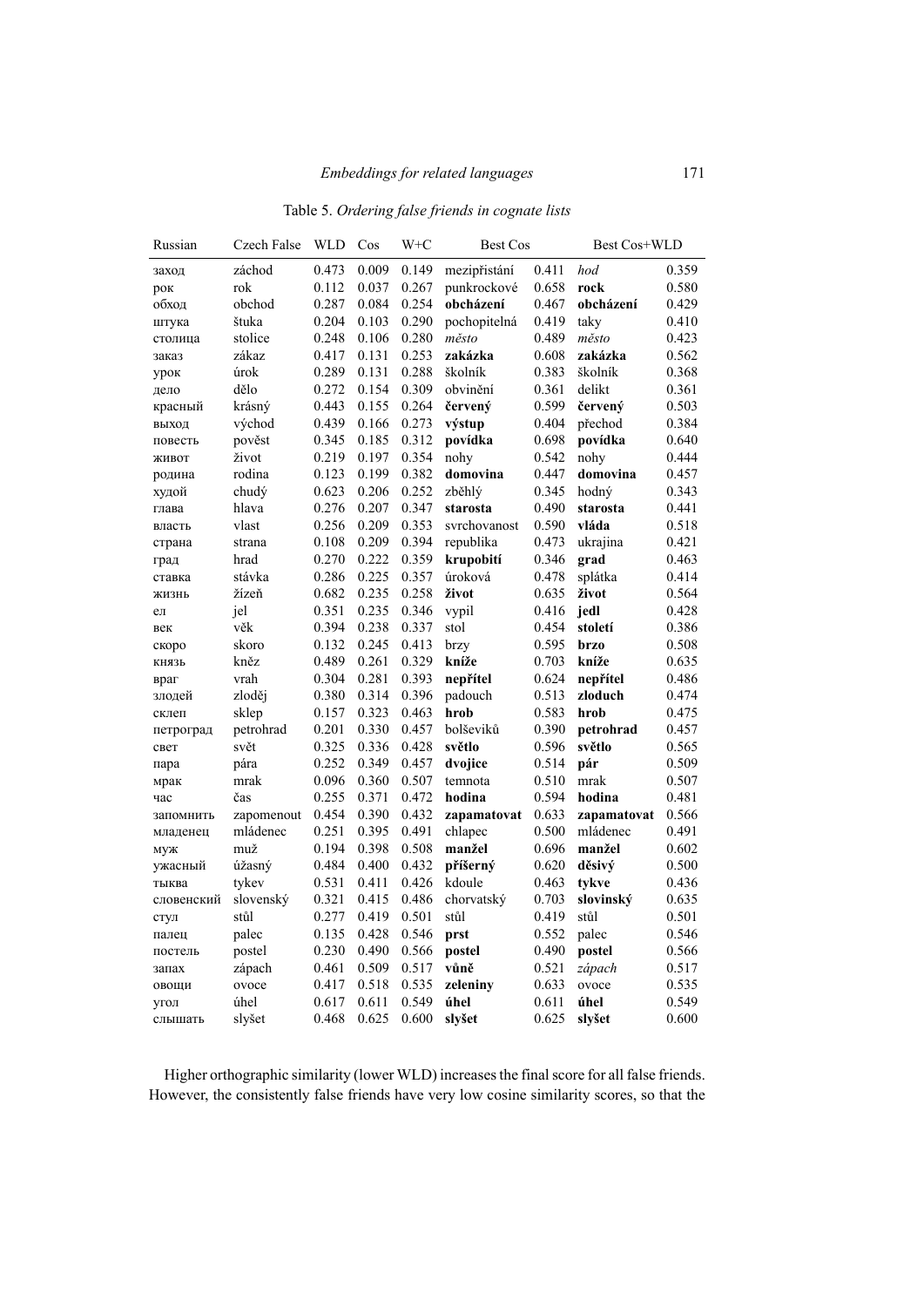| Forms of |              | Russian  |         | Ukrainian |         |  |
|----------|--------------|----------|---------|-----------|---------|--|
| green    |              | Masc     | Fem     | Masc      | Fem     |  |
|          | Nominative   | зелёный  | зелёная | зелений   | зелена  |  |
| Genitive |              | зелёного | зелёной | зеленого  | зеленої |  |
| Dative   |              | зелёному | зелёной | зеленому  | зеленій |  |
|          | Instrumental | зелёным  | зелёной | зеленим   | зеленою |  |
| Locative |              | зелёном  | зелёной | зеленому  | зеленій |  |
|          |              |          |         |           |         |  |

Table 6. *Forms of adjectives in Russian and Ukrainian*

weighted sum needs to compete with other vectors, which are closer semantically. The last four columns in Table 5 list the Czech vectors closest to the Russian keywords according to the plain cosine measure, as well as its weighted sum with the WLD ( $\alpha = 0.73$ ). The correct dictionary translations are indicated in bold, while the partially correct translations, such as *запах* vs *zápach* are in italics. In some cases, the WLD helps in correcting the raw cosine measures (seven instances, e.g., *slovenský* vs *slovinský*), while in three cases using the weighted sum deselects the correct choice, but only when the initial similarity score was high (*prst* 'finger' vs *palec* 'thumb'). We can conclude that the WLD score tends to be helpful even in the difficult case of dealing with false friends.

## **3 Application studies**

## *3.1 Morphology prediction*

## *3.1.1 Prediction of syncretism*

The previous section shows that a procedure for aligning the cross-lingual embedding spaces can benefit from taking the similarity between the languages into account. So far the proposed procedure assumed a one-to-one mapping, namely that one form in the donor language corresponds to one form in the recipient language. While the problem with homonymy and polysemy of translation equivalents is important in the general case, this problem is relatively minor in related languages, because their words tend to keep the same distribution of meanings with relatively few exceptions, see the study of false friends above.

However, a far more common problem concerns differences in syncretism, i.e., when one form can serve several grammatical functions. For example, the verbs in French have the same endings for the first- and third-person forms, while these forms are different in Spanish:

# Fr:*je/il anticipe* vs Es:*yo anticipo/el anticipa*

Therefore, a single form in French needs to be similar to two forms in Spanish.

Syncretism is very common in Slavonic languages as well. Table 6 shows the different case endings for the Russian and Ukrainian adjectives. In Russian, all feminine non-nominative forms of зеленый ('green') have the same ending, while the endings in Ukrainian differ in each case. The reverse is true for the masculine dative and locative forms, which are different in Russian and identical in Ukrainian. So cross-lingual mapping between the forms needs to address the problem of variations in syncretism even across closely related languages.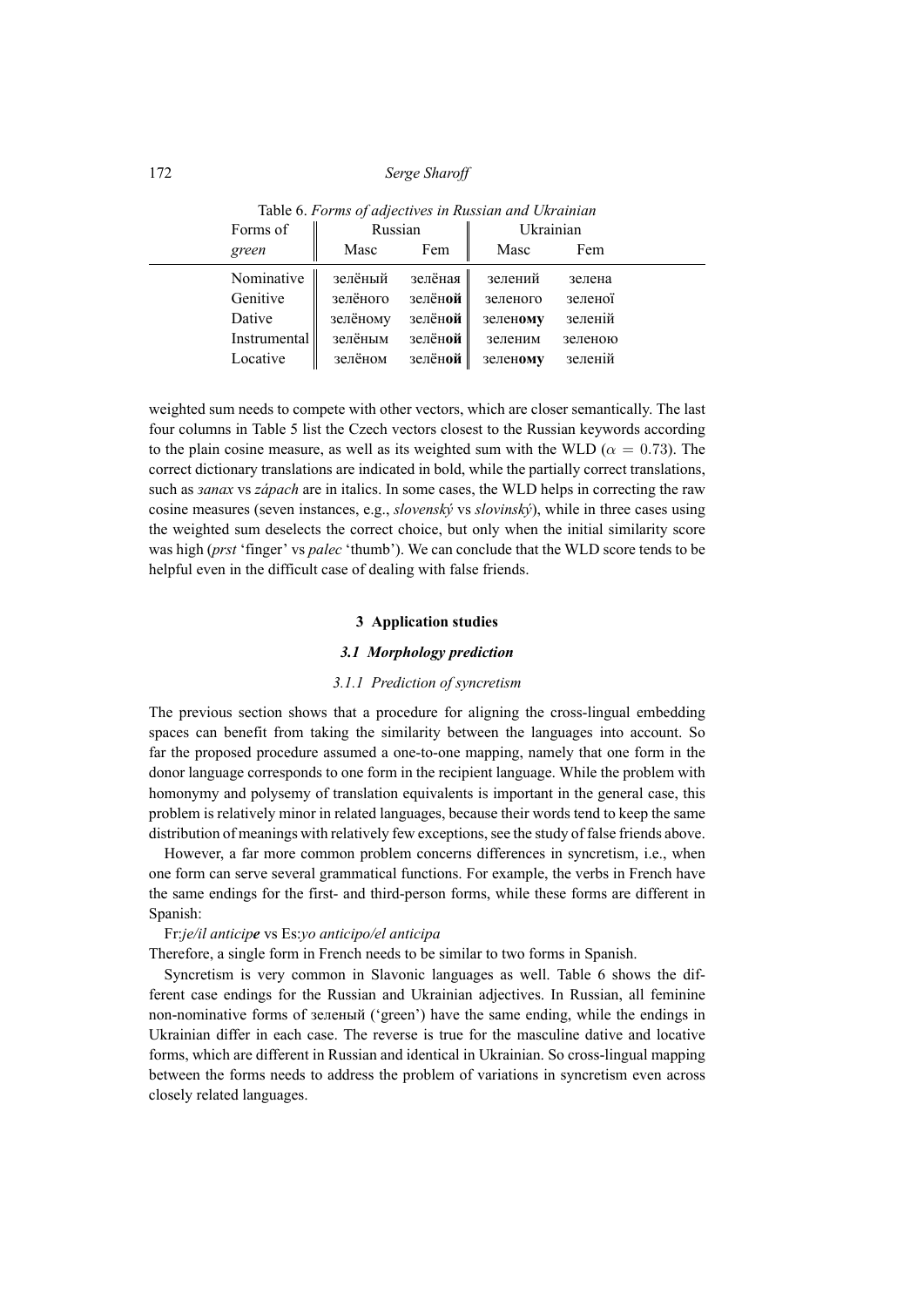|       | Cs                                                                                                 | $Ru \parallel$ Pl Sk                                | Be  | Uk   |  |
|-------|----------------------------------------------------------------------------------------------------|-----------------------------------------------------|-----|------|--|
| Train | $\begin{array}{ c c c c c c c c } \hline 108257 & 97749 & 19344 & 19100 & 1628 \hline \end{array}$ |                                                     |     | 5080 |  |
| Dev   |                                                                                                    | $32461 \quad 26567 \parallel \quad 4778 \quad 5425$ | 662 | 271  |  |
|       | $\overline{OOV}$ # 7891 8034 2327 3385 436                                                         |                                                     |     | 192  |  |
|       | OOV % 24.31% 30.24% 48.70% 62.40% 65.86% 70.85%                                                    |                                                     |     |      |  |

Table 7. *Proportion of OOV words in the lexicons*

# *3.1.2 Experimental setup*

A possible way of addressing this problem is by inferring information about morphology from the embeddings. It is known that the embeddings do keep information about the underlying morphology of the word forms, e.g., (Belinkov et al., 2017). Therefore, we can set the task of predicting morphological properties from the embeddings. For example, we train a model to predict the case, gender and number for the two fairly close embedding vectors from the Panslavonic space:

- ru зелёному=( -0.047 -0.032 -0.101 0.007 0.021 -0.046 0.0066 0.095…)
	- *→* Case=Dat|Gender=Masc,Neut|Number=Sing
- uk зеленому=( -0.044 -0.062 -0.137 -0.035 -0.019 0.058 0.106 0.017…)
	- *→* Case=Dat|Gender=Masc,Neut|Number=Sing
	- *→* Case=Loc|Gender=Masc,Neut|Number=Sing

This expertimental setting helps in two ways. First, it tests the possibility to determine morphological properties within each language even after the cross-lingual transformation in order to assess the difference between the forms or to assign the right translation given a context. Second, it can help in populating the lexicons for POS taggers and parsers. Training corpora, especially for lesser resourced languages, are quite small, see the corpus sizes in Table 1, while the prediction setup using embeddings benefits from more contexts available in large raw text corpora.

Table 7 demonstrates the difference between the training and development parts of the UD corpora with respect to their lexicon. The smaller corpora have a substantial rate of Out-Of-Vocabulary (OOV) words, which makes the tagging task harder, especially given that their tagging models are based on very sparse data.

The experimental setup tested in this study involves predicting properties for nouns, adjectives and verbs from the Panslavonic vectors (300 dimensions) using the UD training sets for training and their development sets for testing morphological predictions. The UD test sets have been reserved for testing the accuracy of POS tagging and parsing. Prediction has been done by a Multi-Layer Perceptron (MLP) with a single hidden layer of 150 neurons using tanh as the activation function and the Adam optimiser. Experiments with other hyperparameter settings did not change the results significantly. Two models have been tested:

- R training using the original UD lexicon for each **r**ecipient language;
- D training using cross-lingual embedding by transfer from related **d**onor languages: Cs*→*Pl,Sk, Ru*→*Be,Sk,Uk

Given the multilabel setup, the evaluation metric is Average Precision for prediction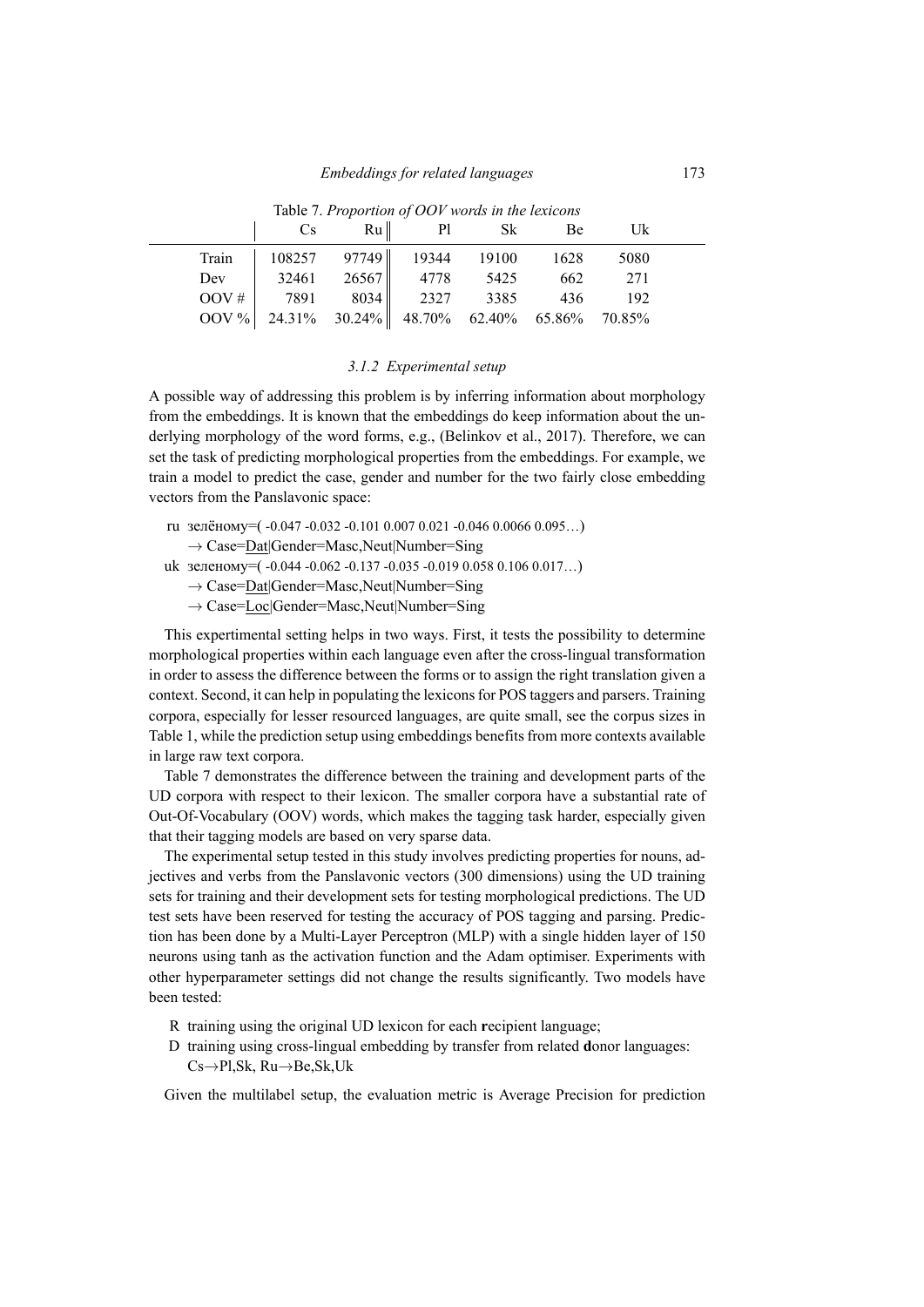| Language POS #T <sub>R</sub> #T <sub>D</sub> Train <sub>R</sub> PerT <sub>R</sub> Train <sub>D</sub> PerT <sub>D</sub> |      |    |        |       |    |            |     |               |         |     | Test AP <sub>R</sub> AP <sub>D,O</sub> AP <sub>D,W</sub> |
|------------------------------------------------------------------------------------------------------------------------|------|----|--------|-------|----|------------|-----|---------------|---------|-----|----------------------------------------------------------|
| R: Be                                                                                                                  | adj  | 23 | 52     | 357   | 16 | 8,067      | 155 |               | 69 13%  | 46% | 46%                                                      |
| D: Ru                                                                                                                  | noun | 39 | 77     | 898   | 23 | 14,810     | 192 |               | 196 25% | 41% | 49%                                                      |
|                                                                                                                        | verb | 26 | 65     | 325   | 13 | 9,358      | 144 | 66            | 3%      | 48% | 68%                                                      |
| R: Uk                                                                                                                  | adj  | 51 | 52     | 3,481 |    | 68 11,783  | 227 |               | 425 61% | 55% | 63%                                                      |
| D: Ru                                                                                                                  | noun | 62 | 77     | 7,099 |    | 115 19,878 |     | 258 1,047 41% |         | 49% | 53%                                                      |
|                                                                                                                        | verb | 35 | 65     | 3,209 |    | 92 14,519  | 223 |               | 405 80% | 71% | 81%                                                      |
| R: Pl                                                                                                                  | adj  | 61 | 245    | 3,043 |    | 50 14,979  | 61  |               | 417 37% | 26% | 34%                                                      |
| D:Cs                                                                                                                   | noun | 69 | 140    | 7,959 |    | 115 22,489 |     | 161 1,129 49% |         | 40% | 40%                                                      |
|                                                                                                                        | verb | 21 | 65     | 1,926 | 92 | 7,253      | 112 |               | 235 85% | 73% | 81%                                                      |
| R: Sk                                                                                                                  | adj  |    | 64 245 | 2,664 |    | 42 14,199  | 58  |               | 654 39% | 29% | 30%                                                      |
| D:Cs                                                                                                                   | noun | 49 | 140    | 6,198 |    | 126 20,091 |     | 144 1,680 43% |         | 48% | 53%                                                      |
|                                                                                                                        | verb | 15 | 65     | 590   | 39 | 6,630      | 102 |               | 133 33% | 67% | 64%                                                      |
| R: Sk                                                                                                                  | adj  | 64 | 52     | 2,664 |    | 42 11,451  | 220 |               | 654 39% | 36% | 33%                                                      |
| D: Ru                                                                                                                  | noun | 49 | 77     | 6,198 |    | 126 21,744 |     | 282 1,680 43% |         | 44% | 51%                                                      |
|                                                                                                                        | verb | 15 | 65     | 590   |    | 39 12,659  | 195 |               | 133 33% | 33% | 75%                                                      |
|                                                                                                                        |      |    |        |       |    |            |     |               |         |     |                                                          |

Table 8. *Morphology prediction results*

(Sorower, 2010). For example, when the model predicts four labels for a word form, three of which are correct, the precision for this prediction is 0.75.

## *3.1.3 Prediction results*

Table 8 presents the results of prediction. In this table and in the discussion below *R* stands for Recipient, *D* for Donor. *D, O* for the Donor part corresponds to predictions using the joint embedding space produced via orthogonal transform as in (Artetxe et al., 2016), *D, W* corresponds to the join embedding space produced by using WLD-induced cognates.

Column  $\#T_R$  indicates the number of tags in the training corpus for an individual recipient language, while #T*<sup>D</sup>* indicates the number of tags in the donor language corpus. If the recipient corpus is small, e.g., for Be, it covers only a small portion of possible tags. The number of examples available for training can be significantly increased via the donor language, see Columns Train<sub>*R*</sub> and Train<sub>*D*</sub> (many more examples are available in the donor corpora, so addition of examples was limited to provide at most 400 examples per tag). The donor language also provides more examples per individual tag, see Columns PerT*<sup>R</sup>* and PerT*D*. The test examples (Test) were selected from the development parts of the respective UD corpora for words not attested in the training corpora.

Table 8 shows that prediction usually improves by taking more data from the donor language. When the initial training set is very small, as it was the case for Belarussian, the improvement is dramatic, e.g., from 3% to 68% for Belarussian verbs. The original Belarussian UD corpus contains merely 13 examples per verbal tag on average, which is not enough for training a classifier. Comparison of the AP<sub>D,O</sub> vs AP<sub>D,W</sub> columns (Orthogonalisation vs WLD) shows overall improvement.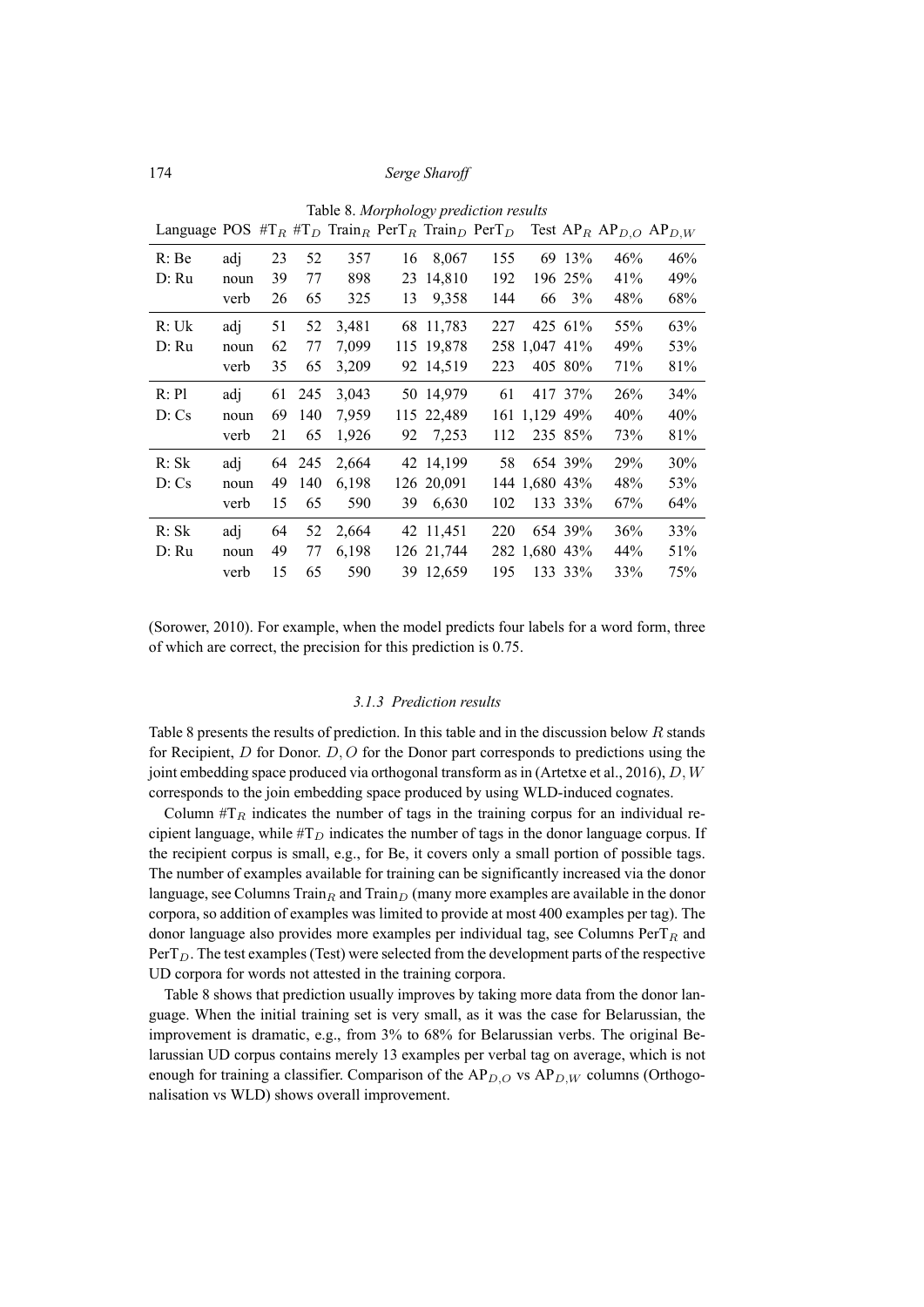| $\mathbf{c}\mathbf{s}$ | hr   | pl   | LU HUWS.<br>ru | sl   | uk   |            |
|------------------------|------|------|----------------|------|------|------------|
| 47.2                   | 46.2 | 44.8 | 46.5           | 47.8 | 10.8 | JHU        |
| 41.2                   | 30.0 | 34.6 | 53.7           | 37.5 | 20.8 | <b>JRC</b> |
| 39.7                   | 40.4 | 26.8 | 30.2           | 58.4 | 16.0 | Orth       |
| 47.6                   | 44.3 | 44.2 | 33.6           | 59.5 | 13.7 | Orth+WLD   |
|                        |      |      | Trump:         |      |      |            |
| $\mathbf{c}\mathbf{s}$ | hr   | pl   | ru             | sl   | uk   |            |
| 46.1                   | 50.4 | 41.0 | 41.8           | 46.2 | 33.2 | <b>JHU</b> |
| 42.2                   | 37.4 | 48.0 | 55.6           | 44.2 | 50.8 | <b>JRC</b> |
| 45.1                   | 51.6 | 39.0 | 19.7           | 62.7 | 21.9 | Orth       |
| 52.6                   | 52.4 | 55.2 | 21.0           | 62.6 | 20.7 | Orth+WLD   |

Table 9. *F1 strict prediction scores for NER at BSNLP*  $E C$  news:

In the case of Czech, the UD tags make heavy use of features specific to the Czech training corpus, e.g., *Style* (with such values as *Coll*oquial, *Arch*aic, *Rare*, etc) and *NameType* (*Geo, Giv*en name, *Sur*name, etc), which are not used in the available feature sets in other related languages. These two specific morphological attributes have been removed before training. However, the number of Czech tags is still quite high, compare the numbers for  $\#T_R$  vs  $\#T_D$  in Table 8 for Polish and Slovak ( $\#T_D$  is for Czech as the Donor). In the end, many Czech tags do not contribute to predicting the tags for Polish and Slovak in the crosslingual setting. Another observation is that the gold standard is derived from an annotated corpus, which does not necessarily cover the entire paradigm for each test item. This means that the prediction model often produces correct results without receiving credit for this. For example, *антропологический* ('anthropological') in Russian in the gold standard corpus is annotated as:

ADJ Case=Nom|Gender=Masc|Number=Sing while the predicted annotation is equally correct:

ADJ Animacy=Inan|Case=Acc|Gender=Masc|Number=Sing

## *3.2 Named Entity Recognition*

# *3.2.1 Training setup*

The cross-lingual embedding space has been also tested through the Named Entity Recognition (NER) task, which is aimed at detecting and labelling all occurrences of person names, organisations or locations. This is a convenient downstream task for which there are existing methods and test sets. Recently, various neural network approaches produced very convincing results for NER (Collobert et al., 2011). A particular implementation used in the extrinsic evaluation experiment reported below is based on a sequence tagging method, which combines bidirectional LSTM with CRF for making the final prediction (Lample et al., 2016). Each word is represented by its embedding vector from the shared embedding space, in addition to other easily available features, such as character-level embeddings or the presence of capitalisation. The taggers for individual languages were trained from an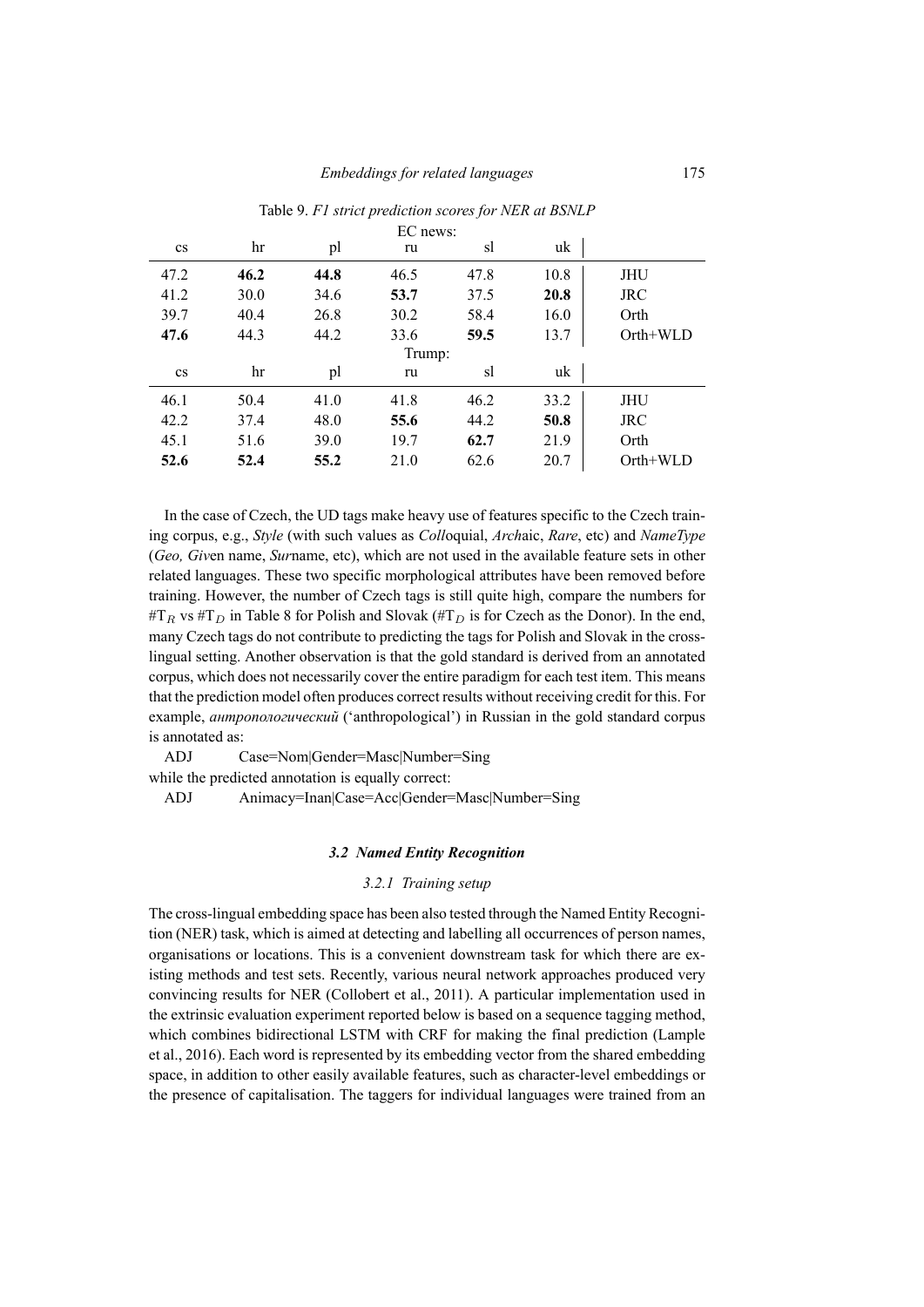existing NER-annotated corpus from (Krek et al., 2012) in Slovenian using the Panslavonic embedding space.

Small samples from each language have been added to the Slovenian training corpus in order to provide at least some information for the character-level embeddings. The small additional samples were derived from the Wikipedia title names in the respective languages for the articles which categories matched such patterns as 'Births' (for person names), 'Organizations' (for organisations) and 'Countries' or 'Villages' (for locations, since the Wikipedia articles usually lack a more generic category of locations). For example, an entry for a sample of Russian person names looks like:

| Игорь    | B-Per    | Igor     |
|----------|----------|----------|
| Ларионов | I-Per    | Larionov |
| говорит  | $\Omega$ | says     |

The entry contains the likely first and following elements of a named entity (B-Per and I-Per, respectively), and it ends with a third person verb, which helps in learning typical conditions when a named entity ends. The most common verbs and prepositions were used as the ending elements as selected from the respective UD corpora.

## *3.2.2 BSNLP NER shared task*

The NER shared task at BSNLP'17 contained two separate test sets with no training sets for individual languages. One test set was based on news reporting about the European Commission, another one on news wires concerning Donald Trump. The baseline system (Piskorski et al., 2017) was based on large gazetteers developed by the JRC, while the only other submission covering all Slavonic languages from JHU (Mayfield et al., 2017) was based on projection of NER labels via word-aligned parallel corpora, see Table 9, as well as a brief explanation of the projection approach in Section 4.

The shared embedding space is surprisingly efficient. The training corpus was for Slovenian, so it provides the upper baseline for language adaptation. Czech, Croatian and Polish are sufficiently similar typologically, so the accuracy on those languages is only slightly below what has been achieved for Slovenian. Russian and Ukrainian are East Slavonic languages, further away typologically from the rest, which is probably the main reason for the markedly lower accuracy of transfer from the Slovenian training set. Across all languages, the NER tagger has a problem with detecting relatively long NERs, which are common in the EC test set, such as *The European Convention for the Protection of Human Rights and Fundamental Freedoms*, while the accuracy is higher on general newswire texts. Overall, the results are considerably lower than what has been achieved for English, which can be explained by much richer morphology of the Slavonic languages, as well as by a relatively small training set. Despite such limitations, the transfer model which only used the Slovenian training corpus was on average more successful than the projection-based model.

# *3.3 Genre classification*

Text classification is one of the commonly used tasks in NLP. A more specific task concerns classification of texts into genres (Santini et al., 2010), since genre annotation provides useful information for understanding kinds of texts a corpus consists of in addition to un-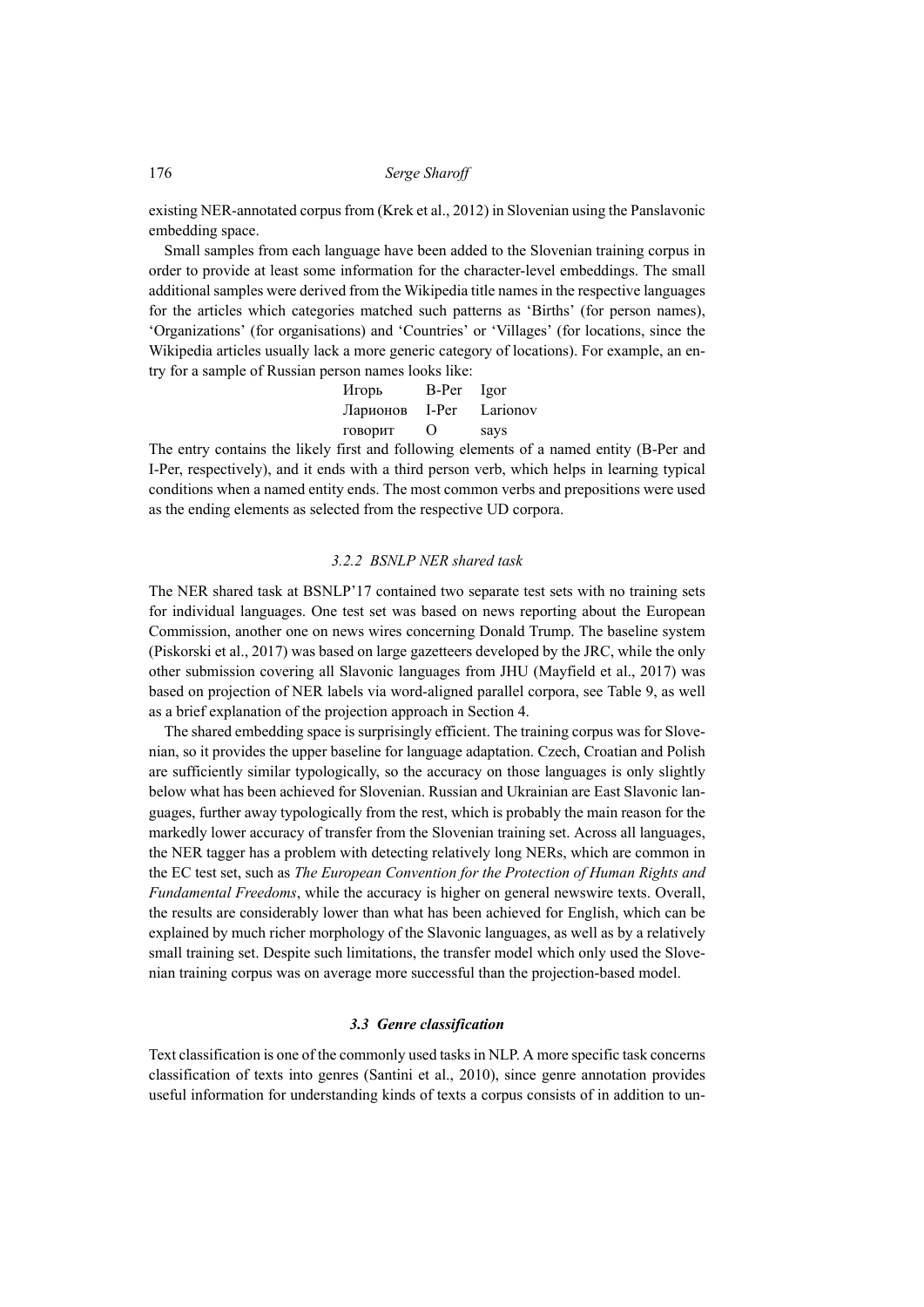| Table 10. Genre annotated corpora |         |           |         |           |  |
|-----------------------------------|---------|-----------|---------|-----------|--|
|                                   | Russian |           |         | Ukrainian |  |
|                                   | $\#doc$ | $\#Words$ | $\#doc$ | #Words    |  |
| News $(A)$                        | 100     | 39583     | 18      | 6767      |  |
| Discussion $(B)$                  | 218     | 306063    | 20      | 65345     |  |
| Reviews $(C)$                     | 46      | 62072     | 29      | 44760     |  |
| Information (Wikipedia)           | 236     | 475128    | 48      | 63319     |  |
| Instructions $(E)$                | 62      | 107652    | 43      | 71973     |  |
| Academic $(J)$                    | 34      | 271150    | 18      | 14040     |  |
| Legal $(H)$                       | 48      | 277619    | 6       | 36024     |  |
| Fiction $(K)$                     | 86      | 196576    | 50      | 10001     |  |
| Personal                          | 205     | 216822    | 23      | 65291     |  |
| Promotion, ads                    | 46      | 27334     | 29      | 82617     |  |
| <b>Total</b>                      | 1081    | 1979999   | 284     | 460137    |  |

derstanding the structure of its topics via Topic Modeling (Blei et al., 2003; Sharoff, 2013). Unlike topic modeling, which usually uses unsupervised topic discovery via detection of keywords, the relationship between topics and genres is not well defined, since keywords from the same topic are often used in texts of different genres. Instead, genre classification requires a supervised approach to learn the association between *stylistic* features and genre labels.

A supervised approach needs a training set, which might be available for some specific languages and specific genre classification schemes, but not for others. The Language Adaptation framework can be used to solve this problem as well: training is done using the available donor resources within the shared cross-lingual embedding space, while the resulting model is applicable to the recipient language. As an example of such study, a Russian genre-annotated corpus (Sharoff, 2018) has been applied to classify Ukrainian texts into genres.

For evaluating the resulting classifier a small testing corpus is still required. The Ukrainian corpus for this study has been collected from the Web to provide a sample of the major genres represented in the respective Russian corpus, see Table 10. For the ease of interpretation, the category labels given in brackets in Table 10 roughly correspond to the categories of the Brown Corpus (Kučera and Francis, 1967), whenever possible. The Personal category (missing in the Brown corpus) primarily contains personal blog entries and personal messages from social networks.

In comparison to other supervised text classification setups, such as sentiment analysis, genre classification can be biased by the topical words in the training corpus (Petrenz and Webber, 2010). A convenient representation, which can use cross-lingual embeddings and at the same time can have the capacity to generalise a genre across topics represented in the training set, is a mixed feature set (Baroni and Bernardini, 2006), which is produced by replacing the less frequent words with their POS codes, while leaving the most common words in their original form. The POS codes have been taken from the UD set to ensure their transfer across languages. For example, a review text (in English for illustration purposes):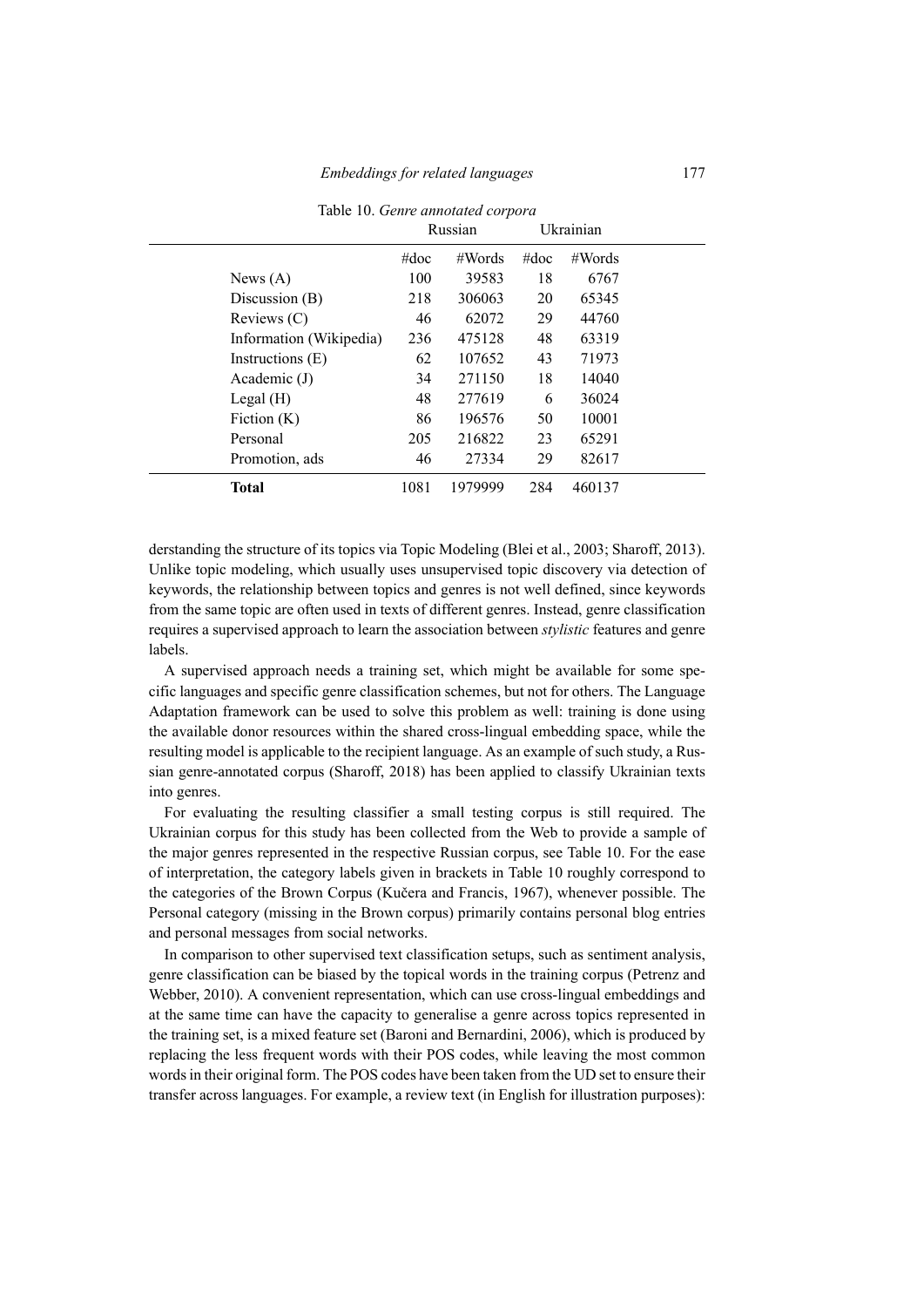|                    | Ru        |           | Ukrainian |                |  |
|--------------------|-----------|-----------|-----------|----------------|--|
|                    |           |           |           | Ru-Uk transfer |  |
|                    | <b>CV</b> | <b>CV</b> | Orth      | WLD            |  |
| News $(A)$         | 0.928     | 0.102     | 0.091     | 0.286          |  |
| Discussion $(B)$   | 0.594     | 0.072     | 0.000     | 0.109          |  |
| Reviews $(C)$      | 0.744     | 0.102     | 0.247     | 0.253          |  |
| Information        | 0.481     | 0.588     | 0.321     | 0.225          |  |
| Instructions $(E)$ | 0.957     | 0.060     | 0.474     | 1.000          |  |
| Academic $(J)$     | 0.932     | 0.244     | 0.188     | 0.067          |  |
| Legal $(H)$        | 0.966     | 0.500     | 0.000     | 1.000          |  |
| Fiction $(K)$      | 0.868     | 0.667     | 0.000     | 1.000          |  |
| Personal           | 0.584     | 0.309     | 0.321     | 0.412          |  |
| Promotion          | 0.906     | 0.072     | 0.400     | 0.667          |  |
| Average P          | 0.796     | 0.272     | 0.204     | 0.502          |  |
| Hamming loss       | 0.056     | 0.134     | 0.182     | 0.160          |  |
|                    |           |           |           |                |  |

Table 11. *Genre classification results: Precision for Russian and Ukrainian*

*It won the SCBWI Golden Kite Award for best nonfiction book of 1999 and has sold about 50,000 copies.*

converts into a mixed representation as

It won the PROPN ADJ NOUN NOUN for best NOUN NOUN of [#] and has sold about [#] NOUN.

This representation makes it easier to compare this review snippet to other reviews without relying too much on the specific keywords and numerical values, while it keeps important lexical features for detecting genres, see (Petrenz and Webber, 2010) for further discussion concerning the importance of non-topical representations for genre classification.

As for the machine learning approach, the genre classification experiment reported here uses a simple Feed Forward network inspired by FastText (Joulin et al., 2017). In this setup, we start with pre-trained word embeddings from Section 2.2 to build a document embedding representation, doc2vec. Then, simple Feed Forward neural networks are used for multilabelled text classification. This method has been shown to be robust and efficient in a number of sentiment classification tasks for English, while achieving comparable accuracy in comparison to more complicated neural models based on CNN or LSTM (Joulin et al., 2017). The specific implementation in this study is based on Keras.<sup>3</sup>

Table 11 presents the results of classification in terms of average precision, which was the objective for optimising the training pipeline. Given the vast amount of texts on the Web, optimising for precision helps in extraction of useful sample texts in a specific genre, in contrast to retrieving all texts in this genre. In the multilabel context, the overall quality of classification can be described in terms of its Hamming loss, which computes the proportion of *irrelevant* predictions (Sorower, 2010), thus the lower the better.

 $^3$  https://github.com/keras-team/keras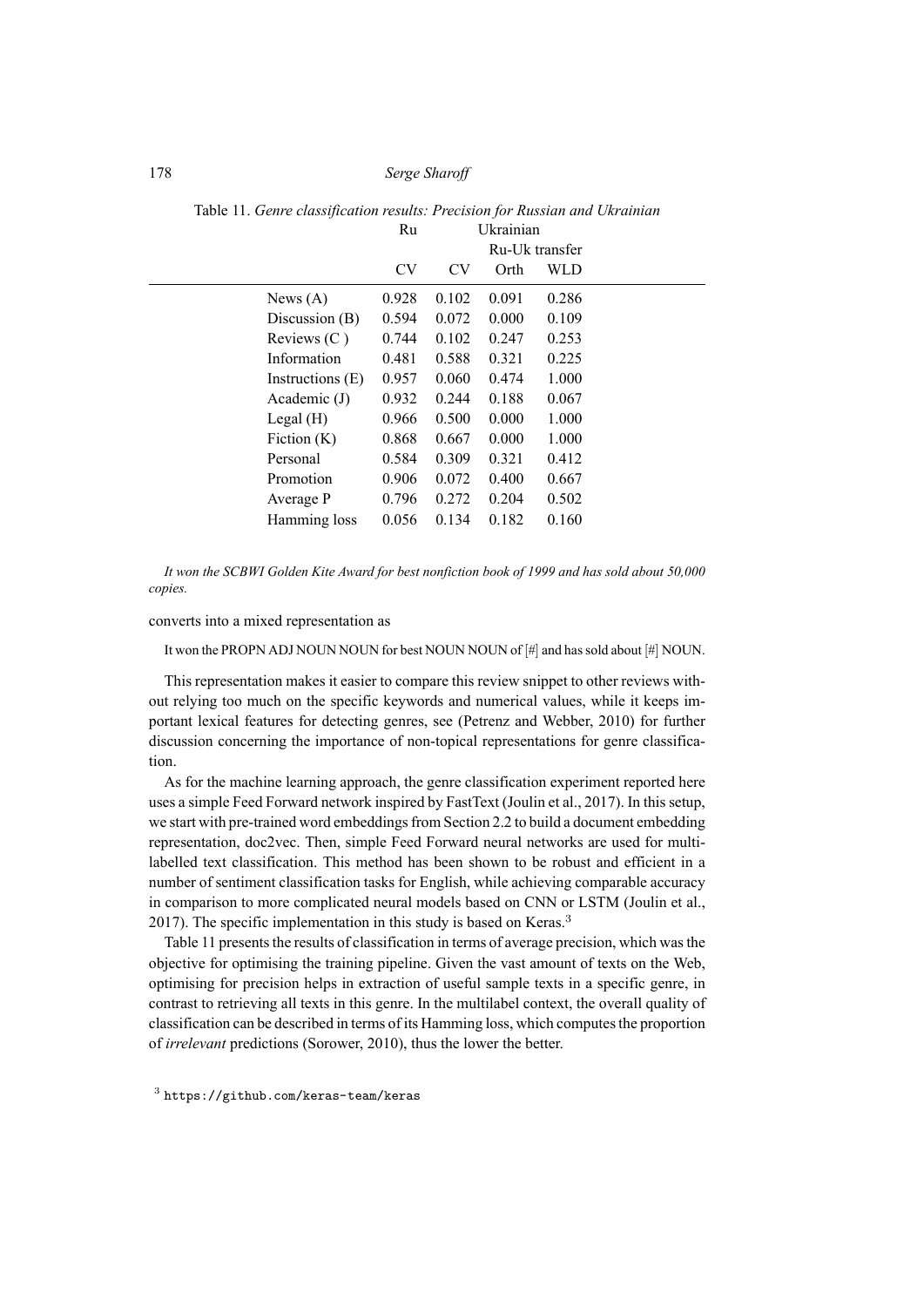The first two columns in Table 11 (marked as CV) show the results of training classifiers on the respective training corpora with 10-fold cross-validation. The bigger Russian corpus quite predictably produces a much better model. The last two columns show the results of training on the Russian corpus with the two versions of the cross-lingual embedding space with and without WLD. In the same pattern as with the NER task, transferring data from the donor language usually helps, and the transfer accompanied with the WLD cognates helps even more. For example, fiction, legal and instructive texts can be detected reliably, so the genre classifier is useful for selecting their samples from the Ukrainian Web. At the same time the resulting Ukrainian models suffer from the mismatch between the original Russian training set and the Ukrainian testing sample. In particular, the academic texts in the Ukrainian testing corpus came primarily from popular science sources, while the Russian model has been trained on a range of research articles.

#### **4 Related studies**

The possibility of developing resources across languages has been recognised quite early in the NLP community, e.g., (Wu, 1997). In a rule-based approach, having a shared representation can be interpreted as a system of shared rules with some language-specific constraints when necessary (Bateman et al., 2000).

In the modern Machine Learning paradigm there are several approaches to building multilingual models. One set of approaches uses parallel corpora for projecting automatic annotations in one language to others, e.g., for POS tagging (Das and Petrov, 2011), parsing (Täckström et al., 2013; Tiedemann, 2014) and NER (Mayfield et al., 2017). In the projection approaches, the donor part of a parallel corpus is annotated with an existing tool. The labels are projected into the recipient language via word alignments with possible adjustments of labels in the case of alignments other than one to one. This creates a training corpus for the recipient language. The problem with using parallel corpora in this task is related to their limitations in terms of topics and genres even for better resourced languages, e.g., resources are much scarcer outside of the official documents of Europarl and the United Nations. Also, even if each individual language has reasonably good parallel resources, such as Polish and Russian aligned with English, it is difficult to find a large reliable parallel corpus, which contains this specific language pair.

Another set of approaches uses monolingual comparable corpora, which should help in improving robustness of transfer by accounting for more typical contexts for more language pairs. Studies in extraction of bilingual lexicons from comparable corpora can be traced back to at least (Fung, 1995; Rapp, 1995), who described words via a vector of their collocates, translated some words using a seed dictionary and compared the vectors across the languages. Word embeddings built via predicting context words (Bengio et al., 2003) has recently become the standard way of representing meanings of words as the distance between their embedding vectors. Word embeddings across languages have been studied since (Klementiev et al., 2012). A seminal study, which transformed the field, was (Mikolov et al., 2013), which used a transformation matrix (TM) trained on a seed bilingual dictionary to convert monolingual word embeddings into a shared space. That study was followed by other studies aimed at improving the process of TM production, e.g., via Canonical Correspondence Analysis (Faruqui and Dyer, 2014), Global Correction (Dinu et al., 2014) or TM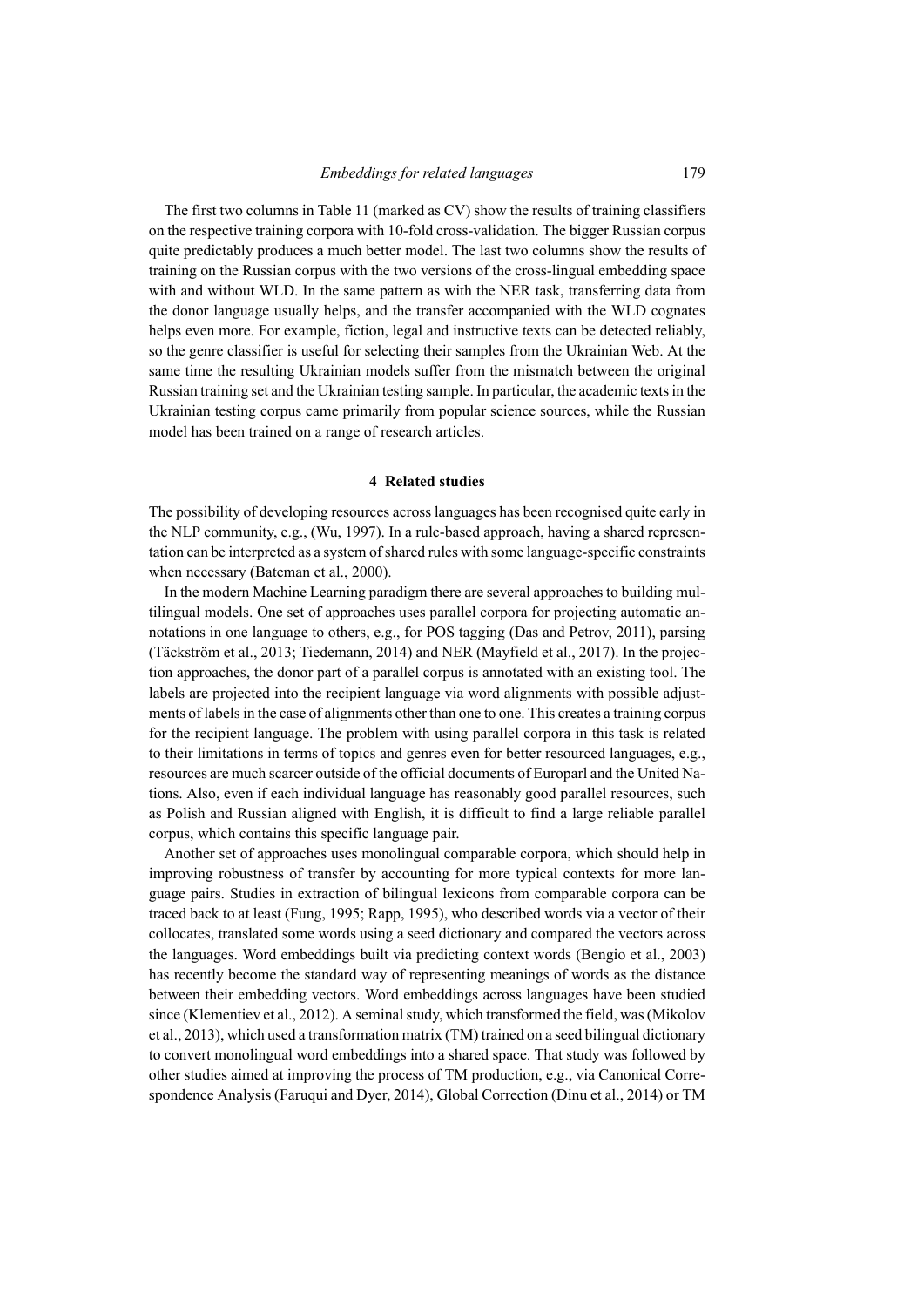orthogonalisation (Artetxe et al., 2016). The cross-lingual embedding space has been shown to be useful in topic and sentiment classification tasks, e.g., (Klementiev et al., 2012), but it has not been tested for genres.

Feature spaces with a large number of dimensions (100-500) also demonstrate a phenomenon of *hubness* (Radovanović et al., 2010), i.e., some vectors happen to be in close proximity to many other vectors. This makes such vectors more common choices in the lexical retrieval tasks leading to more errors. Formally, a word *w* is mapped to a set of words  $\mathcal{N}_k(w)$  for which this word is within their *k* nearest neighbours. Words with the largest  $|\mathcal{N}_k(w)|$  are (typically unwanted) hubs. Often such words have restricted context of their use, e.g., *troops* (183), *retreated* (176), *cavalry* (156) are such hubs in the FastText English space induced from Wikipedia (the numbers in brackets refer to their  $|\mathcal{N}_{20}|$  hubness index, i.e., there are 183 words for which the word *troops* is in the list of their 20 closest neighbours), while the median  $|N_{20}|$  hubness index on the English Wikipedia is 5. Dinu et al. (2014) observe that the hubness phenomenon becomes more pronounced after linear transformation, since the objective for building the transformation matrix **W** leads to lower variance of the transformed vectors, which in turn means that the vectors (on average) are closer to each other. Dinu et al. (2014) suggest a way of mitigating hubness by using Global Correction (GC), i.e., by downgrading the similarity ranks for the items proportionally to their hubness index.

In addition to a model with a seed bilingual dictionary, the initial study by (Mikolov et al., 2013) also introduced constraints on what its authors call "morphological structure" (actually the Levenshtein Distance) for keeping only the cognate words in the output. However, this worked as a filter to reduce the amount of errors rather than to help with improving the dictionary. Further work on bilingual lexicon induction did not include the use of cognates, especially in the context of related languages.

Detection of cognates across related and non-related languages has been also studied recently, e.g. (Frunza and Inkpen, 2009). Some studies relied on using bilingual corpora (Kondrak, 2013), while others used embeddings from comparable corpora. For example, a manually developed set of rules for a Finite State Transducer (FST) was used for identification of cognates and borrowings in (Tsvetkov and Dyer, 2016). A study aimed at detecting false friends via embeddings (Fišer and Ljubešić, 2013) treated the false friends only among homographs (identically spelled words), not among cognates.

There have been also various studies aimed at providing quantitative analysis of embeddings by training predictors for various classification tasks, e.g., (Belinkov et al., 2017; Köhn, 2015). The specific contribution of this study consists in investigation of transferring such predictors across the related languages using a shared annotation framework, such as UD.

### **5 Conclusions and further work**

The key take-home message from this study is as follows: when cross-lingual embedding spaces for related languages are built by taking into account lexical similarity between the cognates, the resulting models can be more successful in transferring the resources from the donor languages. This study illustrates this claim for a number of language pairs and application domains, such as the dictionary induction task or morphosyntactic prediction.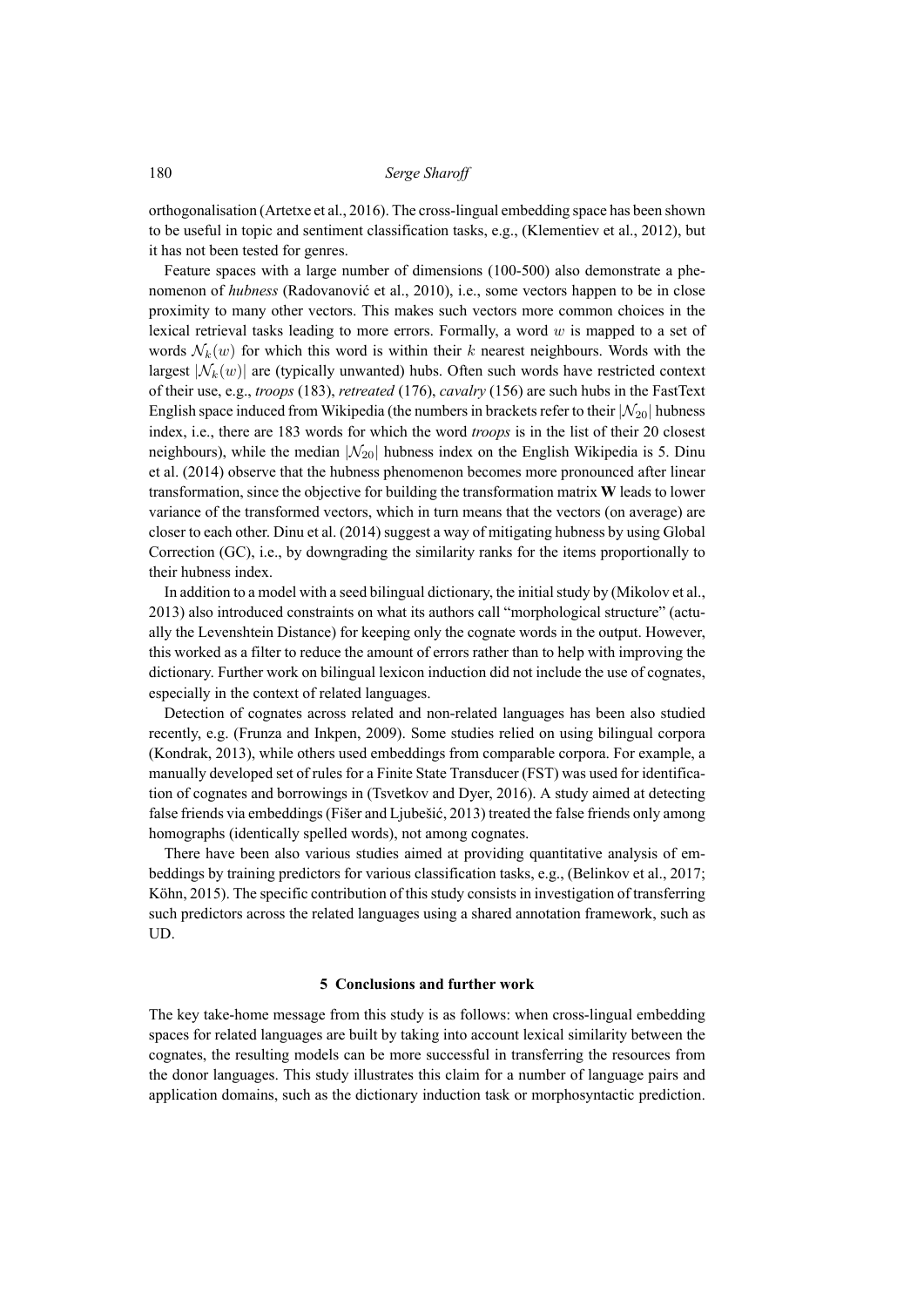In particular, the results in the dictionary induction task improve the state of the art considerably, for example, from 0*.*429 to 0*.*840 for the Slovenian-Croatian pair when a corpus is too small for reliable training of monolingual embeddings. Incorporating the WLD score contributes to improving the initial deficiencies of a small corpus.

The tools for aligning the monolingual embedding spaces for related languages, the resulting embeddings, as well as the trained NLP models transferred to the recipient languages are available under permissive licenses.<sup>4</sup> In addition to the NER and genre classification tasks, as shown in this paper, the cross-lingual spaces can be used for improving coverage of existing resources, such as POS taggers (Straka et al., 2016) or MT for related languages (Forcada et al., 2011).

The resulting Panslavonic space can be easily expanded to accommodate a new language, e.g., Rusyn or Sorbian, when a reasonable monolingual corpus is available to train the embeddings for this language, and when a reliable seed dictionary exists between this language and one of the other languages in the current Panslavonic space (the Wikipedia iWiki lists for such languages are too short to produce useful seed dictionaries).

There are several extensions possible for this line of research. First, the setup for building cross-lingual embeddings involves a number of hyper-parameters which deserve a separate study. This concerns:

- **Seed dictionary** There can be different sources for choosing the seed dictionary, such as alignments from parallel corpora, existing traditional dictionaries, alignments from comparable Wikipedia titles (as used in this study). In addition to this, there can be variation in their size or contents, which might in turn lead to investigation of their components, such as common names, borrowings or proper names. For example, it is relatively easy to collect large lists of proper names from such sources as Wikipedia titles via the iwiki links. The current study filtered many of them through a frequency list. However, their presence mihgt benefit downstream tasks, such as NER.
- **WLD contribution** The best value of  $\alpha$  has been estimated on the development set for one language pair and used in other experiments. However, the optimal balance between the embedding scores and WLD depends on the quality of the seed dictionary and the typological distance between the languages.
- **Monolingual embedding spaces** There are numerous methods and parameters for building embedding spaces, which can impact their usefulness for the cross-lingual embedding task. For each language pair, this study used embeddings from a single source without comparing different settings to the individual tasks.

Second, the cross-lingual spaces in the current study are constructed in iterations by means of a closed-form method for building the transformation matrix. This closed-form method cannot take into account the lexical similarity, which needs to be introduced via a separate dictionary update. A useful experiment would be to use an adversarial training technique (Conneau et al., 2017) in order to transform the monolingual spaces while adding lexical similarity measures such as WLD. As shown in other studies, adversarial training outperforms the orthogonal transform (see the rows marked as MUSE in Tables 3 and 4)

 $^4$  https://github.com/ssharoff/cognates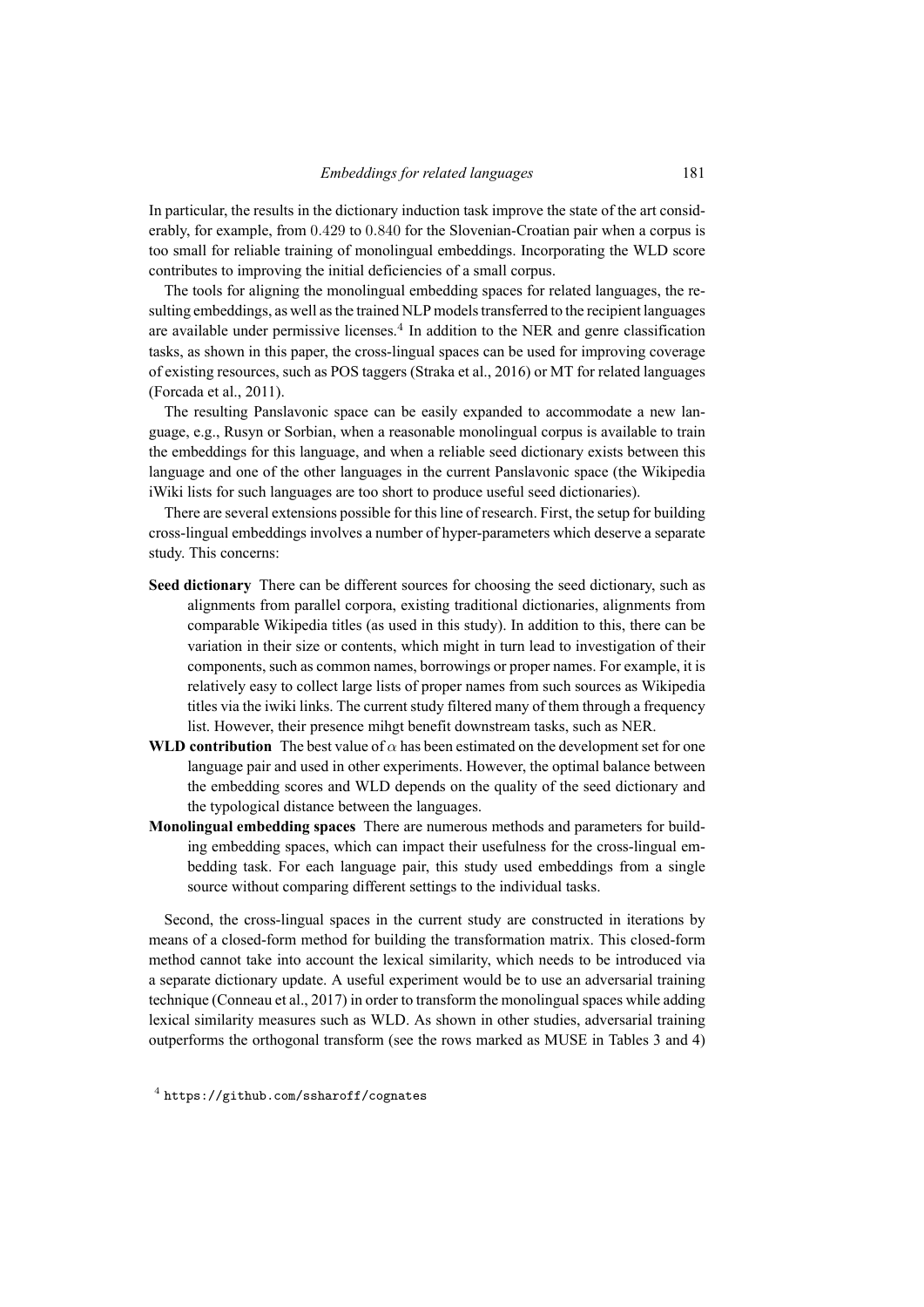and allows incorporation of other cost functions. Another possibility for using WLD in the process of aligning monolingual embedding spaces is by iterative learning of a **non**linear transformation (Di Marzio et al., 2018).

Third, morphological prediction can be improved if done in a multitask fashion, when the tasks concern predictions of the individual features, such as case, gender and number (Augenstein et al., 2018). In the current study, the tags were predicted as a whole. Other kinds of multi-task and multi-domain experiments are also possible. For example, the current study does not make a distinction between the embeddings for different languages, so the shared space is considered to be the same for all languages, even though the semantic and grammatical properties of individual languages are likely to differ. It has been shown that applying autoencoders over the feature spaces in two languages leads to a better feature space for the target model, because this helps in generalising language-specific variations in the monolingual feature spaces (Rios and Sharoff, 2016).

Finally, the current model has been tested with relatively well-defined synchronic languages, such as representatives from the Slavonic family. It is interesting to experiment with languages diachronically by building better models for earlier stages of language development, e.g., for medieval English, from the more abundant models existing for modern languages, see (Piotrowski, 2012). A related experiment would involve building models for dialects. A problem to be tackled in this case concerns the need to build a monolingual embedding space for a recipient language variety from a small amount of available raw texts.

### **References**

- Artetxe, M., Labaka, G., and Agirre, E. (2016). Learning principled bilingual mappings of word embeddings while preserving monolingual invariance. In *Proc EMNLP*, Austin, Texas.
- Augenstein, I., Ruder, S., and Søgaard, A. (2018). Multi-task learning of pairwise sequence classification tasks over disparate label spaces. In *Proc NAACL*, pages 1896–1906, New Orleans.
- Baroni, M. and Bernardini, S. (2006). A new approach to the study of translationese: Machine-learning the difference between original and translated text. *Literary and Linguistic Computing*, 21(3):259–274.
- Baroni, M., Bernardini, S., Ferraresi, A., and Zanchetta, E. (2009). The WaCky wide web: a collection of very large linguistically processed web-crawled corpora. *Language Resources and Evaluation*, 43(3):209–226.
- Bateman, J. A., Kruijff, G.-J., Kruijff-Korbayová, I., Skoumalová, H., Sharoff, S., and Teich, E. (2000). Resources for multilingual text generation in three slavic languages. In *Proc Second International Conference on Language Resources and Evaluation (LREC)*.
- Belinkov, Y., Durrani, N., Dalvi, F., Sajjad, H., and Glass, J. (2017). What do neural machine translation models learn about morphology? In *Proc ACL*, Vancouver, Canada.
- Bengio, Y., Ducharme, R., Vincent, P., and Jauvin, C. (2003). A neural probabilistic language model. *Journal of Machine Learning Research*, 3:1137–1155.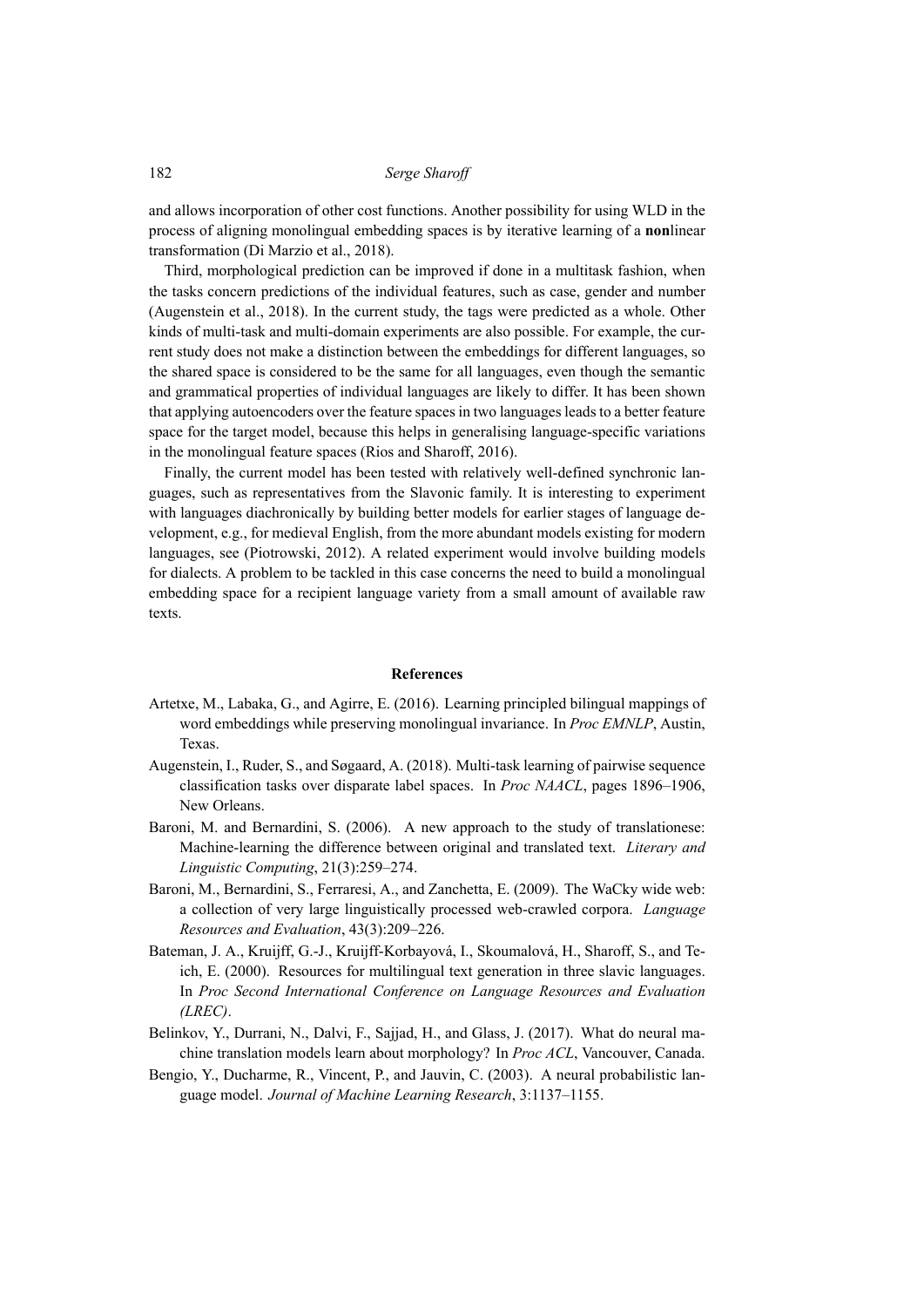- Blei, D. M., Ng, A. Y., and Jordan, M. I. (2003). Latent Dirichlet allocation. *Journal of Machine Learning Research*, 3:993–1022.
- Bojanowski, P., Grave, E., Joulin, A., and Mikolov, T. (2016). Enriching word vectors with subword information. *arXiv preprint arXiv:1607.04606*.
- Collobert, R., Weston, J., Bottou, L., Karlen, M., Kavukcuoglu, K., and Kuksa, P. (2011). Natural language processing (almost) from scratch. *The Journal of Machine Learning Research*, 12.
- Conneau, A., Lample, G., Ranzato, M., Denoyer, L., and Jégou, H. (2017). Word translation without parallel data. *arXiv preprint arXiv:1710.04087*.
- Das, D. and Petrov, S. (2011). Unsupervised part-of-speech tagging with bilingual graphbased projections. In *Proc ACL*, Portland, Oregon.
- Di Marzio, M., Panzera, A., and Taylor, C. C. (2018). Nonparametric rotations for spheresphere regression. *Journal of the American Statistical Association*.
- Dinu, G., Lazaridou, A., and Baroni, M. (2014). Improving zero-shot learning by mitigating the hubness problem. *arXiv preprint arXiv:1412.6568*.
- Dyer, C., Chahuneau, V., and Smith, N. A. (2013). A simple, fast, and effective reparameterization of IBM Model 2. In *Proc NAACL*, Atlanta, Georgia.
- Faruqui, M. and Dyer, C. (2014). Improving vector space word representations using multilingual correlation. In *Proc EACL*, pages 462–471, Gothenburg, Sweden.
- Fišer, D. and Ljubešić, N. (2013). Best friends or just faking it? Corpus-based extraction of Slovene-Croatian translation equivalents and false friends. *Slovenščina 2.0*, 1.
- Forcada, M. L., Ginestí-Rosell, M., Nordfalk, J., O'Regan, J., Ortiz-Rojas, S., Pérez-Ortiz, J. A., Sánchez-Martínez, F., Ramírez-Sánchez, G., and Tyers, F. M. (2011). Apertium: a free/open-source platform for rule-based machine translation. *Machine translation*, 25(2):127–144.
- Frunza, O. and Inkpen, D. (2009). Identification and disambiguation of cognates, false friends, and partial cognates using machine learning techniques. *International Journal of Linguistics*, 1(1).
- Fung, P. (1995). Compiling bilingual lexicon entries from a non-parallel English-Chinese corpus. In *Proc. Third Annual Workshop on Very Large Corpora*, pages 173–183, Boston, Massachusetts.
- Joulin, A., Grave, E., Bojanowski, P., and Mikolov, T. (2017). Bag of tricks for efficient text classification. In *Proc EACL*, Valencia.
- Klementiev, A., Titov, I., and Bhattarai, B. (2012). Inducing crosslingual distributed representations of words. In *Proc COLING*, Mumbai, India.
- Köhn, A. (2015). What's in an embedding? analyzing word embeddings through multilingual evaluation. In *Proc EMNLP*, pages 2067–2073, Lisbon, Portugal.
- Kondrak, G. (2013). Word similarity, cognation and translational equivalence. In *Approaches to measuring linguistic differences*. Walter de Gruyter, Berlin.
- Krek, S., Erjavec, T., Dobrovoljc, K., Holz, N., Ledinek, N., and Može, S. (2012). *Učni korpus ssj500k kot podatkovna zbirka*.
- Kučera, H. and Francis, W. N. (1967). *Computational analysis of present-day American English*. Brown University Press, Providence.
- Lample, G., Ballesteros, M., Subramanian, S., Kawakami, K., and Dyer, C. (2016). Neural architectures for named entity recognition. In *Proc NAACL*, pages 260–270, San Diego, California.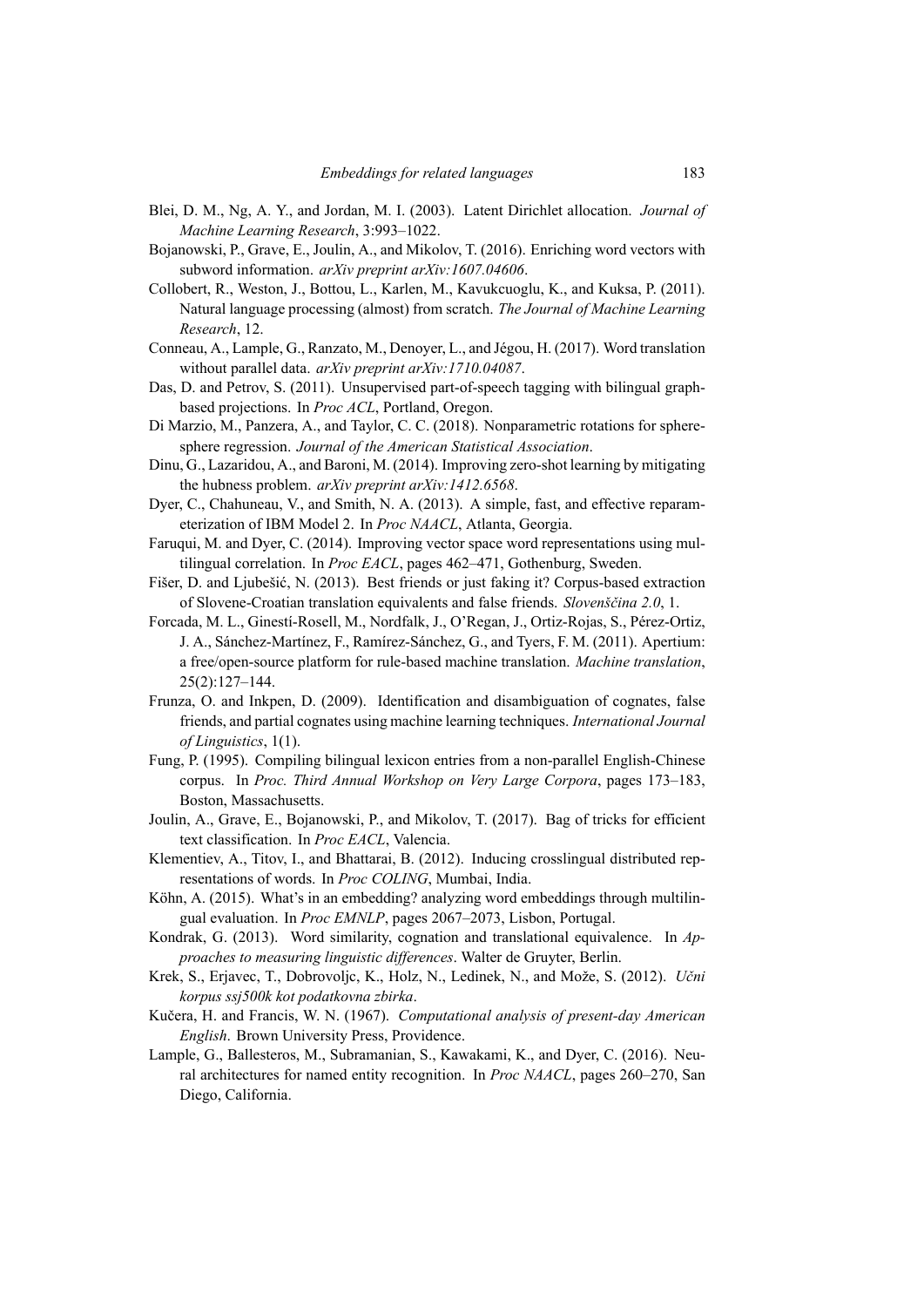- Mayfield, J., McNamee, P., and Costello, C. (2017). Language-independent named entity analysis using parallel projection and rule-based disambiguation. In *Proc BSNLP*, pages 92–96, Valencia, Spain.
- Mikolov, T., Grave, E., Bojanowski, P., Puhrsch, C., and Joulin, A. (2017). Advances in pre-training distributed word representations. *arXiv preprint arXiv:1712.09405*.
- Mikolov, T., Le, Q. V., and Sutskever, I. (2013). Exploiting similarities among languages for machine translation. *arXiv preprint arXiv:1309.4168*.
- Nivre, J., de Marneffe, M.-C., Ginter, F., Goldberg, Y., Hajič, J., Manning, C. D., McDonald, R., Petrov, S., Pyysalo, S., Silveira, N., Tsarfaty, R., and Zeman, D. (2016). Universal Dependencies v1: A multilingual treebank collection. In *Proc LREC 2016*, Portorož, Slovenia.
- Petrenz, P. and Webber, B. (2010). Stable classification of text genres. *Computational Linguistics*, 34(4).
- Piotrowski, M. (2012). *Natural language processing for historical texts*. Synthesis Lectures on Human Language Technologies. Morgan & Claypool Publishers, Moscow.
- Piskorski, J., Pivovarova, L., Šnajder, J., Steinberger, J., and Yangarber, R. (2017). The first cross-lingual challenge on recognition, normalization, and matching of named entities in slavic languages. In *Proc BSNLP*, pages 76–85, Valencia, Spain.
- Radovanović, M., Nanopoulos, A., and Ivanović, M. (2010). Hubs in space: Popular nearest neighbors in high-dimensional data. *Journal of Machine Learning Research*, 11(Sep):2487–2531.
- Rapp, R. (1995). Identifying word translations in non-parallel texts. In *Proc. of the 33rd ACL*, pages 320–322, Cambridge, MA.
- Rios, M. and Sharoff, S. (2016). Language adaptation for extending post-editing estimates for closely related languages. *The Prague Bulletin of Mathematical Linguistics*, 106:181–192.
- Santini, M., Mehler, A., and Sharoff, S. (2010). Riding the rough waves of genre on the web. In Mehler, A., Sharoff, S., and Santini, M., editors, *Genres on the Web: Computational Models and Empirical Studies*. Springer, Berlin/New York.
- Sharoff, S. (2013). Measuring the distance between comparable corpora between languages. In Sharoff, S., Rapp, R., Zweigenbaum, P., and Fung, P., editors, *BUCC: Building and Using Comparable Corpora*, pages 113–129. Springer.
- Sharoff, S. (2018). Functional text dimensions for the annotation of Web corpora. *Corpora*, 13(1):65–95.
- Simons, G. F. and Fennig, C. D., editors (2017). *Ethnologue: Languages of the World*. SIL International, 20 edition.
- Sorower, M. S. (2010). A literature survey on algorithms for multi-label learning. Technical report, Oregon State University.
- Straka, M., Hajič, J., and Straková, J. (2016). UDPipe: Trainable pipeline for processing CoNLL-U files performing tokenization, morphological analysis, POS tagging and parsing. In *Proc LREC 2016*, Portorož, Slovenia.
- Täckström, O., McDonald, R., and Nivre, J. (2013). Target language adaptation of discriminative transfer parsers. In *Proc NAACL HLT*, pages 1061–1071, Atlanta.
- Tiedemann, J. (2014). Rediscovering annotation projection for cross-lingual parser induction. In *Proc COLING*, pages Proc 1854–1864, Dublin.